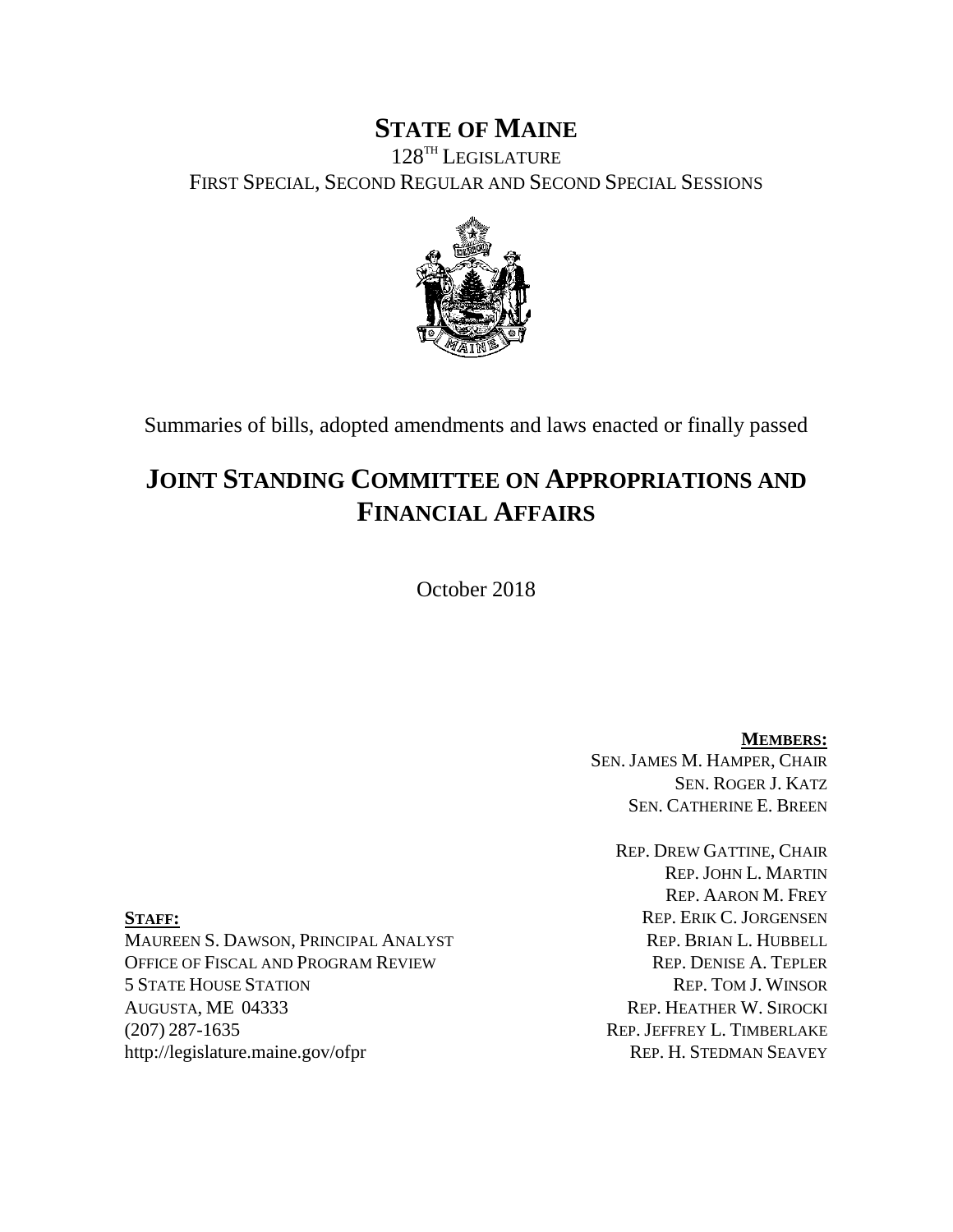#### **LD 47 Died On An Act To Authorize a General Fund Bond Issue To Fund Equipment Adjournment for Career and Technical Education Centers**

| Sponsor(s)              | Committee Report | Amendments Adopted |  |
|-------------------------|------------------|--------------------|--|
| FECTEAU R<br>WOODSOME D |                  |                    |  |

This bill was carried over from the First Regular Session of the 128th Legislature to the Second Regular Session by joint order H.P. 1138. This bill was again carried over, still in committee, from the Second Regular Session of the 128th Legislature to the next special session of the 128th Legislature by joint order S.P. 748.

The funds provided by this bond issue, in the amount of \$40,000,000, will be used to provide funds to make capital improvements to and purchase equipment for career and technical education centers for high school students.

| LD 139<br>An Act To Authorize a General Fund Bond Issue for Maine's<br><b>Community Colleges</b> |  | Died On<br><b>Adjournment</b> |
|--------------------------------------------------------------------------------------------------|--|-------------------------------|
|                                                                                                  |  |                               |

| Sponsor(s)       | Committee Report | Amendments Adopted |  |
|------------------|------------------|--------------------|--|
| <b>HUBBELL B</b> |                  |                    |  |

This bill was carried over from the First Regular Session of the 128th Legislature to the Second Regular Session by joint order H.P. 1138. This bill was again carried over, still in committee, from the Second Regular Session of the 128th Legislature to the next special session of the 128th Legislature by joint order S.P. 748.

The funds provided by this bond issue, in the amount of \$15,000,000, will be used to strengthen and expand business and industry training, upgrade and renovate instructional technology facilities and laboratories at Maine's seven community colleges in order to strengthen educational programming and workforce development and install energy efficiency upgrades across the system. Similar provisions are contained in LD 836 as enacted.

| LD 143 | An Act To Provide Funding for Upgrades of Learning Spaces and Other | Died On     |
|--------|---------------------------------------------------------------------|-------------|
|        | <b>Projects Funded by the School Revolving Renovation Fund</b>      | Adjournment |

| $S_{\text{ponsor}}(s)$ | Committee Report | Amendments Adopted |
|------------------------|------------------|--------------------|
| <b>FARNSWORTH R</b>    |                  |                    |
| <b>MAKER J</b>         |                  |                    |

This bill was reported out of the Education and Cultural Affairs Committee during the First Regular Session of the 128th Legislature. The bill was committed to the Appropriations and Financial Affairs Committee and then carried over from the Second Regular Session by joint order H.P. 1138. This bill was again carried over, still in committee, from the Second Regular Session of the 128th Legislature to the next special session of the 128th Legislature by joint order S.P. 748.

This bill provides funds to be used to upgrade learning spaces in school buildings and for other necessary repairs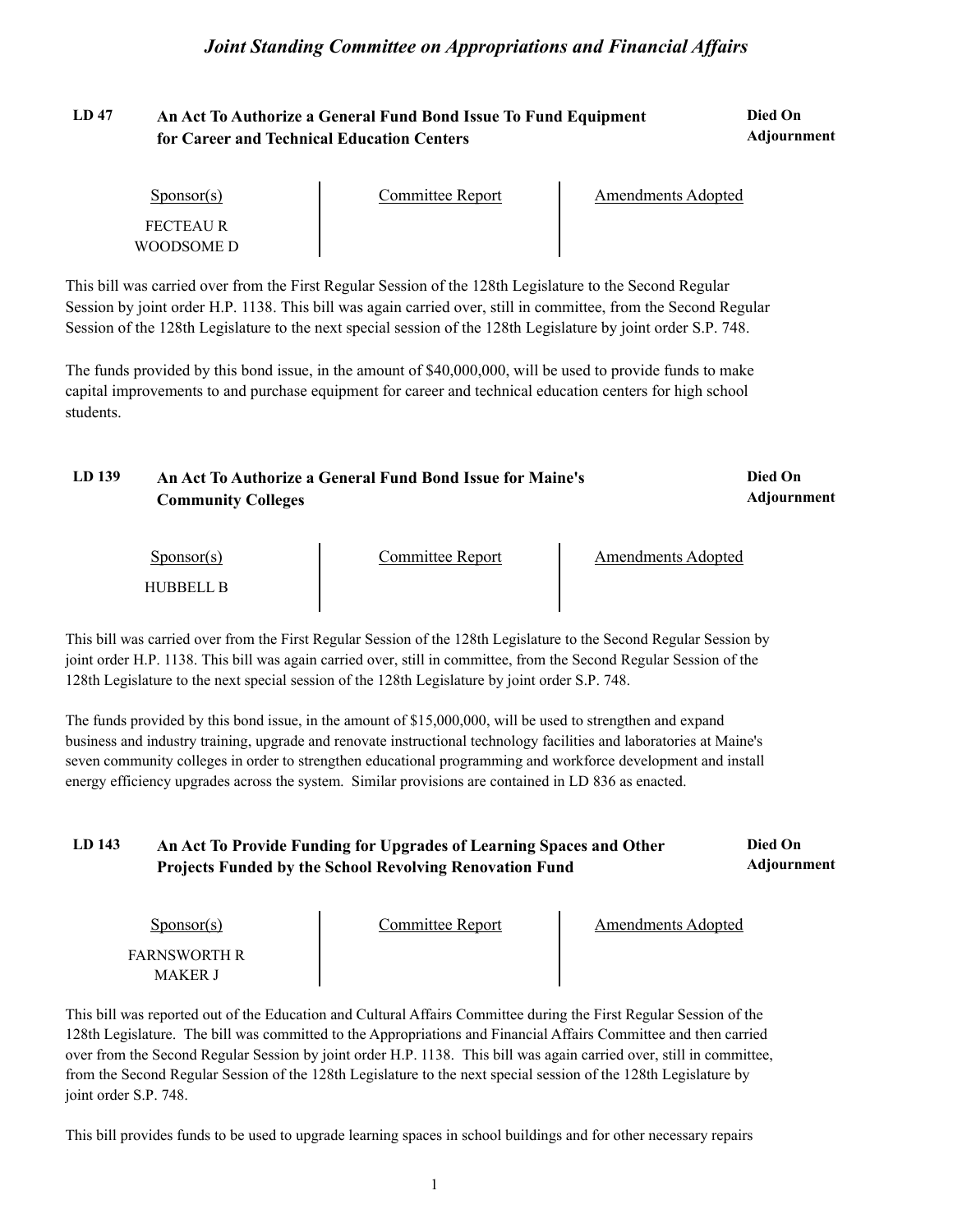approved by the Commissioner of Education.

### **Committee Amendment "A" (H-452)**

This amendment was reported out by the Joint Standing Committee on Education and Cultural Affairs in the First Regular Session of the 128th Legislature. This amendment replaces the bill with a bond issue. The funds provided by this bond issue, in the amount of \$25,000,000 in each of the two fiscal years, will be used to provide funds to the School Revolving Renovation Fund for the purpose of providing funds to public schools to upgrade learning spaces in school buildings and make other necessary repairs.

### **LD 176 An Act To Authorize the Maine Public Employees Retirement System To PUBLIC 378 Procure and Offer Long-term Disability Insurance**

| $S_{\text{ponsor}}(s)$ | Committee Report | <b>Amendments Adopted</b> |  |
|------------------------|------------------|---------------------------|--|
| <b>FOLEY R</b>         | OTP-AM           | H-681                     |  |
| K ATZ R                |                  |                           |  |

This bill was carried over from the First Regular Session to the Second Regular Session of the 128th Legislature by joint order H.P. 1138.

This bill is a concept draft pursuant to Joint Rule 208.

This bill proposes to implement changes to the disability retirement program administered by the Maine Public Employees Retirement System. The changes would be based on the recommendations of a task force, which was convened by the system to review the current disability retirement program and propose changes to improve member experience while maintaining fiscal responsibility. The task force, consisting of representatives of employers and employees and staff from the system, is expected to provide its recommendations before the end of the First Regular Session of the 128th Legislature.

### **Committee Amendment "A" (H-681)**

This amendment replaces the bill, which is a concept draft. The amendment authorizes the Board of Trustees of the Maine Public Employees Retirement System to procure and offer long-term disability insurance to the retirement system's members and employees who choose not to become members but participate in the defined contribution plan pursuant to the Maine Revised Statutes, section 18801, subsection 1. The decision about whether to offer coverage is made by the employer. Premiums would not be paid for by the retirement system, but would be paid by employers, by employees electing the coverage or by a combination of both. The amendment also directs the retirement system to report twice to the joint standing committee of the Legislature having jurisdiction over retirement matters on the use of the authority granted by this bill, once in 2019 and once in 2020.

### **Enacted Law Summary**

Public Law 2017, chapter 378 authorizes the Board of Trustees of the Maine Public Employees Retirement System to procure and offer long-term disability insurance to the retirement system's members and employees who choose not to become members but participate in the defined contribution plan pursuant to the Maine Revised Statutes, section 18801, subsection 1. The decision about whether to offer coverage is made by the employer. Premiums would not be paid for by the retirement system, but would be paid by employers, by employees electing the coverage or by a combination of both. It also directs the retirement system to report twice to the joint standing committee of the Legislature having jurisdiction over retirement matters on the use of the authority granted by this law, once in 2019 and once in 2020.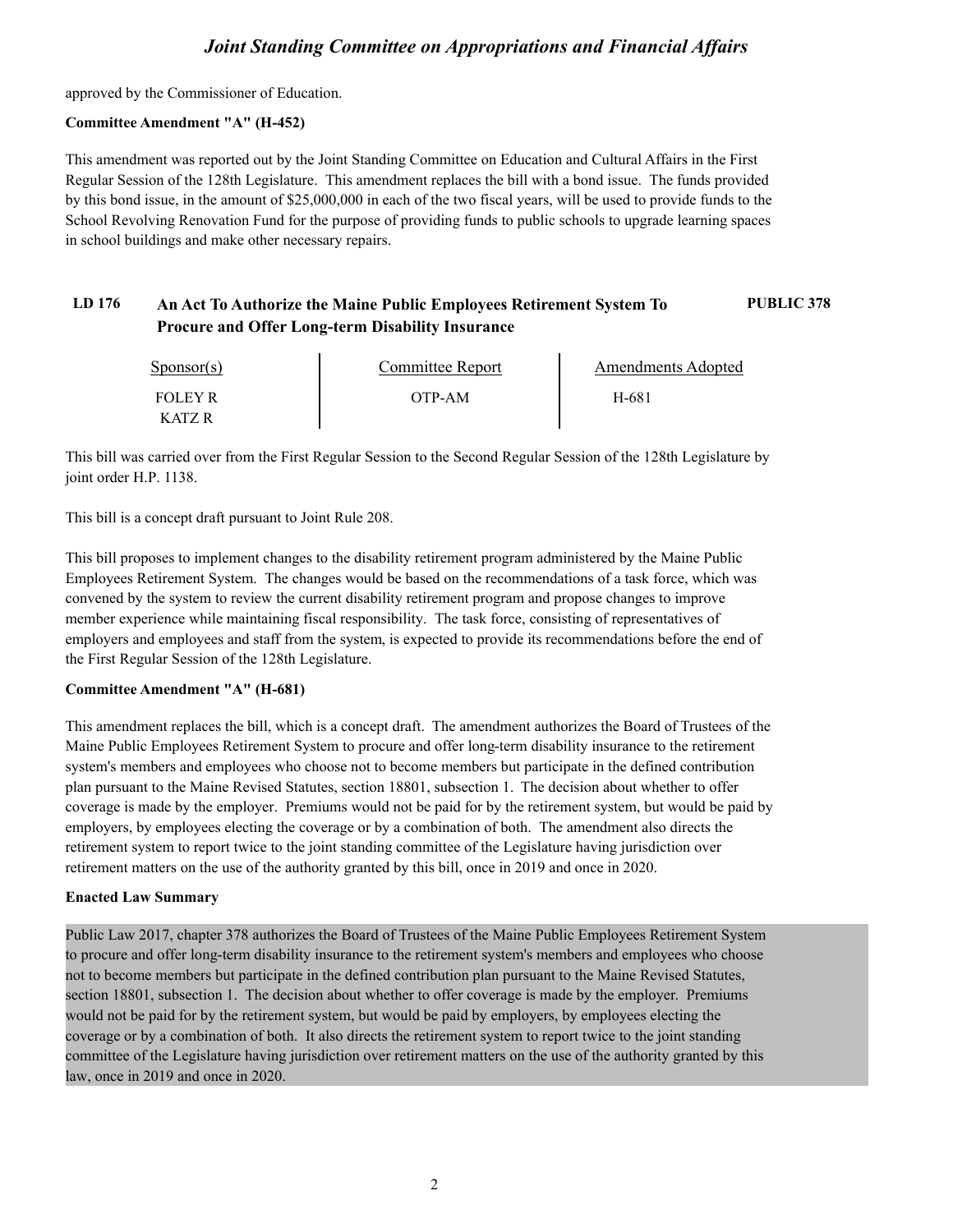# **LD 177 Died On An Act To Remove the Age Penalty for State Retirees Working at State Correctional Institutions That Are Closing**

**Adjournment**

| $S_{\text{PONSOT}}(s)$    | Committee Report | Amendments Adopted |  |
|---------------------------|------------------|--------------------|--|
| ALLEY R<br><b>MAKER J</b> | OTP-AM<br>ONTP   |                    |  |

This bill was carried over from the First Regular Session of the 128th Legislature to the Second Regular Session by joint order H.P. 1138. This bill was reported out of committee in the Second Regular Session of the 128th Legislature and was carried over to the next special session of the 128th Legislature by joint order S.P. 748.

This bill allows employees at state correctional facilities that close who have not reached their normal retirement age to retire and receive their full retirement benefit if certain conditions are met and funding is appropriated for the additional actuarial costs that result from the elimination of a reduction for retirement prior to normal retirement age. This bill also requires the Commissioner of Administrative and Financial Services to provide certification of the pending closure of a state correctional facility to the Maine Public Employees Retirement System. The bill requires the retirement system to calculate the amount of funding necessary to pay for the actuarial costs and report that information to the joint standing committee of the Legislature having jurisdiction over retirement matters. The bill provides that the joint standing committee may report out legislation appropriating funds for the costs set forth in the report.

### **Committee Amendment "A" (H-764)**

This amendment, which is the majority report of the committee, differs from the bill in the following ways.

1. It defines "closure" as the removal of all clients from a correctional facility pursuant to legislative action.

2. It removes the provision that the Commissioner of Administrative and Financial Services provide notification to the Maine Public Employees Retirement System of closure and replaces it with a provision that requires the Department of Corrections to notify the retirement system of the date of closure and the date of enactment and the chapter of the law that provides for the closure.

3. It provides funding for the unfunded actuarial liability of the additional retirement benefits for qualified individuals through a one-time increase in the Department of Corrections' employer contribution rate for payment of the unfunded actuarial liability.

Provisions of this bill, as amended, are included in LD 925 as enacted.

#### LD 178 An Act To Authorize a General Fund Bond Issue To Provide Jobs, Died On **Adjournment Improve Road Infrastructure and Protect Water Resources**

| $S_{\text{DONSOT}}(s)$ | Committee Report | <b>Amendments Adopted</b> |  |
|------------------------|------------------|---------------------------|--|
| <b>BLACK R</b>         |                  |                           |  |
| <u>ו וורי</u>          |                  |                           |  |

This bill was carried over from the First Regular Session of the 128th Legislature to the Second Regular Session by joint order H.P. 1138. This bill was again carried over, still in committee, from the Second Regular Session of the 128th Legislature to the next special session of the 128th Legislature by joint order S.P. 748.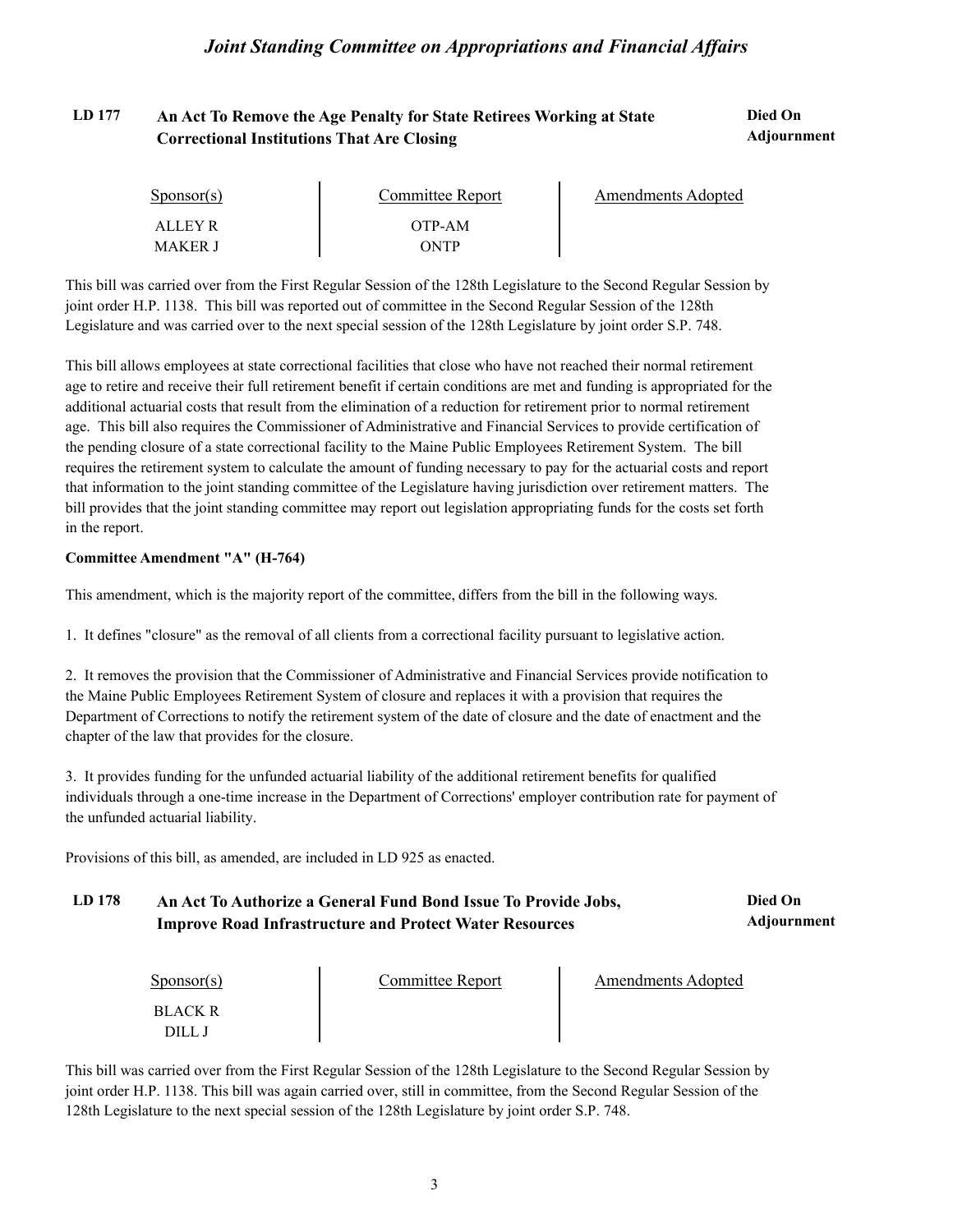The funds provided by this bond issue, in the amount of \$5,000,000, will be used to provide funding for cost sharing of at least 50% on projects that correct downstream pollution issues and provide contractor jobs and public safety improvements through improved storm water management and improved water quality.

#### **LD 247 PUBLIC 392 An Act To Amend the Retirement Laws Pertaining to Participating EMERGENCY Local Districts**

| Sponsor(s)       | Committee Report | Amendments Adopted |  |
|------------------|------------------|--------------------|--|
| <b>MADIGAN J</b> | OTP-AM           | H-716              |  |

This bill was carried over from the First Regular Session to the Second Regular Session of the 128th Legislature by

joint order H.P. 1138. This bill is a concept draft pursuant to Joint Rule 208.

This bill proposes to implement changes to the Participating Local District Consolidated Retirement Plan administered by the Maine Public Employees Retirement System; the changes would be based on recommendations of the Participating Local District Advisory Committee. The committee, which represents both employee and employer interests, is authorized by statute to provide proposals for changes to the plan. Pursuant to that authority, the committee is reviewing possible plan adjustments to improve future funding levels and is expected to issue its recommendations prior to the end of the First Regular Session of the 128th Legislature.

## **Committee Amendment "A" (H-716)**

This amendment replaces the bill, which is a concept draft. This amendment also does the following.

1. It clarifies the rule-making authority for the Board of Trustees of the Maine Public Employees Retirement System to implement changes to the Participating Local District Consolidated Retirement Plan which are based on recommendations made by the Participating Local District Advisory Committee

2. It makes clear that plan provisions that pertain to contribution rates, earnable compensation, service credit for unused sick or vacation leave, cost-of-living adjustments, early retirement reduction, return to work after retirement and withdrawal liability payments that apply to employers and members of the Participating Local District Consolidated Retirement Plan are those adopted by rule pursuant to the Maine Revised Statutes, Title 5, section 18801.

2. It clarifies the meaning of "level of service retirement benefits" as it pertains to permissible changes to service retirement benefits.

3. It provides guidance for the adoption of rules on return to work after retirement and withdrawal liability.

4. It makes clear that any rules adopted by the board relating to the Participating Local District Consolidated Retirement Plan are routine technical rules.

5. It adds an emergency preamble and emergency clause.

### **Enacted Law Summary**

Public Law 2017, chapter 392 does the following.

1. It clarifies the rule-making authority for the Board of Trustees of the Maine Public Employees Retirement System to implement changes to the Participating Local District Consolidated Retirement Plan which are based on recommendations made by the Participating Local District Advisory Committee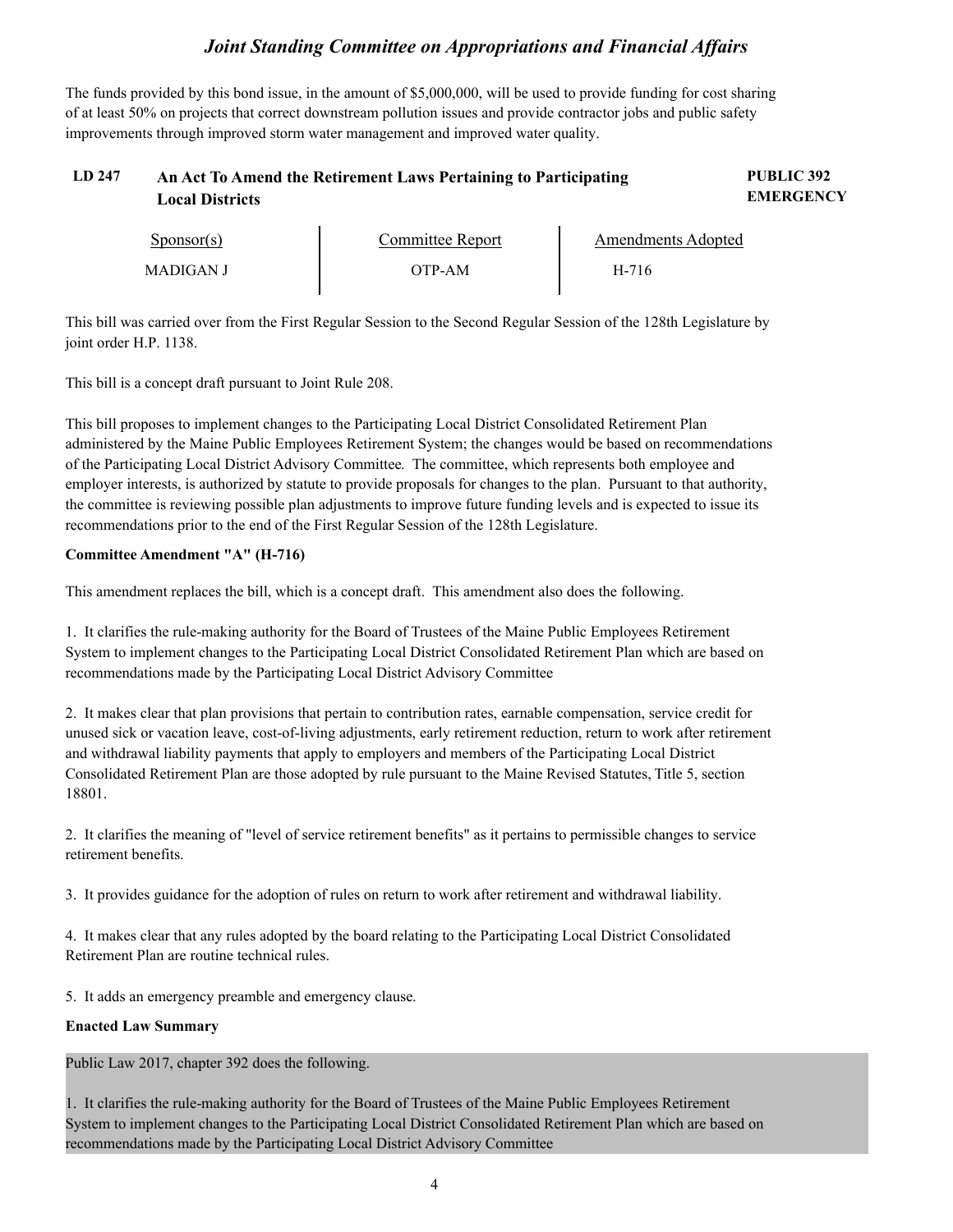2. It makes clear that plan provisions that pertain to contribution rates, earnable compensation, service credit for unused sick or vacation leave, cost-of-living adjustments, early retirement reduction, return to work after retirement and withdrawal liability payments that apply to employers and members of the Participating Local District Consolidated Retirement Plan are those adopted by rule pursuant to the Maine Revised Statutes, Title 5, section 18801.

2. It clarifies the meaning of "level of service retirement benefits" as it pertains to permissible changes to service retirement benefits.

3. It provides guidance for the adoption of rules on return to work after retirement and withdrawal liability.

4. It makes clear that any rules adopted by the board relating to the Participating Local District Consolidated Retirement Plan are routine technical rules.

Public Law 2017, chapter 392 was enacted as an emergency measure effective April 18, 2018.

#### **LD 292 Died On An Act To Authorize a General Fund Bond Issue To Invest in Maine's Adjournment Rail Infrastructure and Expand Passenger Rail Service**

| $S_{\text{PONSOT}}(s)$ | Committee Report | <b>Amendments Adopted</b> |  |
|------------------------|------------------|---------------------------|--|
| <b>SHEATS B</b>        |                  |                           |  |
| LIBBY N                |                  |                           |  |

This bill was carried over from the First Regular Session of the 128th Legislature to the Second Regular Session by joint order H.P. 1138. This bill was again carried over, still in committee, from the Second Regular Session of the 128th Legislature to the next special session of the 128th Legislature by joint order S.P. 748.

The funds provided by this bond issue, in the amount of \$50,000,000, will be used to repair and reconstruct state-owned railroad lines, improve infrastructure on a railway crossing in the Town of Yarmouth and improve the railroad line between the cities of Lewiston and Auburn and the City of Portland.

### **LD 316 Died On An Act To Authorize a General Fund Bond Issue for Railways Adjournment**

| $S_{\text{DONSOT}}(s)$ | <b>Committee Report</b> | Amendments Adopted |  |
|------------------------|-------------------------|--------------------|--|
| MIRAMANT D<br>SPEAR J  |                         |                    |  |

This bill was carried over from the First Regular Session of the 128th Legislature to the Second Regular Session by joint order H.P. 1138. This bill was again carried over, still in committee, from the Second Regular Session of the 128th Legislature to the next special session of the 128th Legislature by joint order S.P. 748.

The funds provided by this bond issue, in the amount of \$50,000,000, will be used for the enhancement of existing railway service and for the expansion of railway service. Similar provisions are contained in LD 1818 as enacted.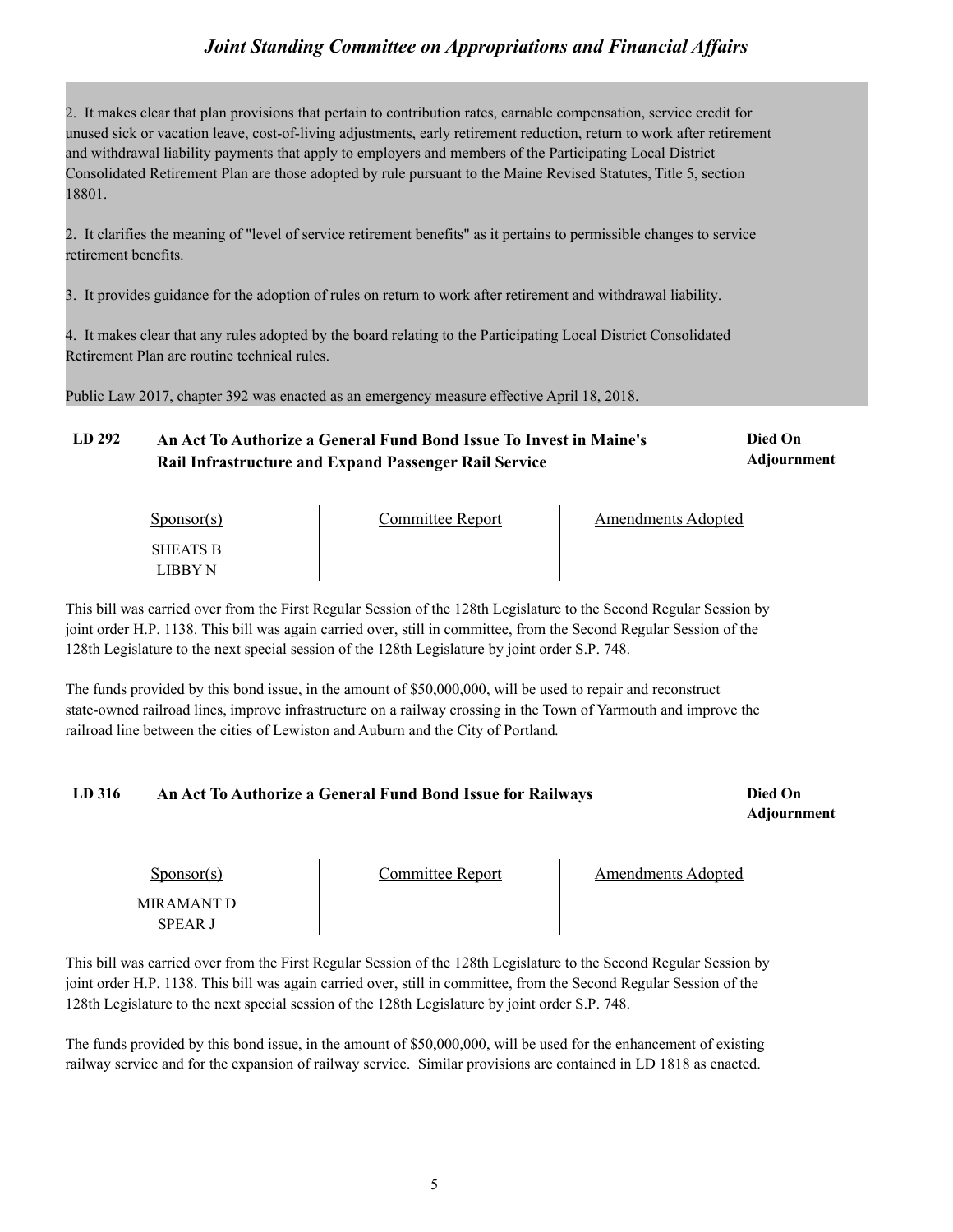# **LD 317 Died On An Act To Authorize a General Fund Bond Issue To Improve Highways, Bridges and Multimodal Facilities Adjournment**

| $S_{\text{DON}(\text{S})}$ | Committee Report | Amendments Adopted |  |
|----------------------------|------------------|--------------------|--|
| MIRAMANT D                 |                  |                    |  |
| KUMIEGA W                  |                  |                    |  |

This bill was carried over from the First Regular Session of the 128th Legislature to the Second Regular Session by joint order H.P. 1138. This bill was again carried over, still in committee, from the Second Regular Session of the 128th Legislature to the next special session of the 128th Legislature by joint order S.P. 748.

The funds provided by this bond issue, in the amount of \$100,000,000, will be used to improve highways, bridges and multimodal facilities in the State. Similar provisions are contained in LD 1818 as enacted.

| LD 318 | An Act To Authorize a General Fund Bond Issue to Support Economic | Died On     |
|--------|-------------------------------------------------------------------|-------------|
|        | Development with High-Resolution Geospatial Data                  | Adjournment |

| Sponsor(s)                   | Committee Report | <b>Amendments Adopted</b> |  |
|------------------------------|------------------|---------------------------|--|
| SAVIELLO T<br><b>BLACK R</b> |                  |                           |  |

This bill was carried over from the First Regular Session of the 128th Legislature to the Second Regular Session by joint order H.P. 1138. This bill was again carried over, still in committee, from the Second Regular Session of the 128th Legislature to the next special session of the 128th Legislature by joint order S.P. 748.

The funds provided by this bond issue, in the amount of \$6,000,000, will be used to provide partnership funds and matching grants for geospatial data acquisition to communities that are creating or improving digital parcel maps to accurately identify existing boundaries and land use, identify potential community development areas and protect environmental resources.

#### **LD 319 Died On An Act To Authorize a General Fund Bond Issue for Riverfront Adjournment Community Development**

| Sponsor(s)                  | Committee Report | Amendments Adopted |  |
|-----------------------------|------------------|--------------------|--|
| DESCHAMBAULT S<br>FECTEAU R |                  |                    |  |

This bill was carried over from the First Regular Session of the 128th Legislature to the Second Regular Session by joint order H.P. 1138. This bill was again carried over, still in committee, from the Second Regular Session of the 128th Legislature to the next special session of the 128th Legislature by joint order S.P. 748.

The funds provided by this bond issue, in the amount of \$25,000,000, will be used to fund a grant program to invest in projects along the State's rivers that contribute to economic, environmental and community development and revitalization, promote economic activity, protect the environment and enhance quality of life for Maine people.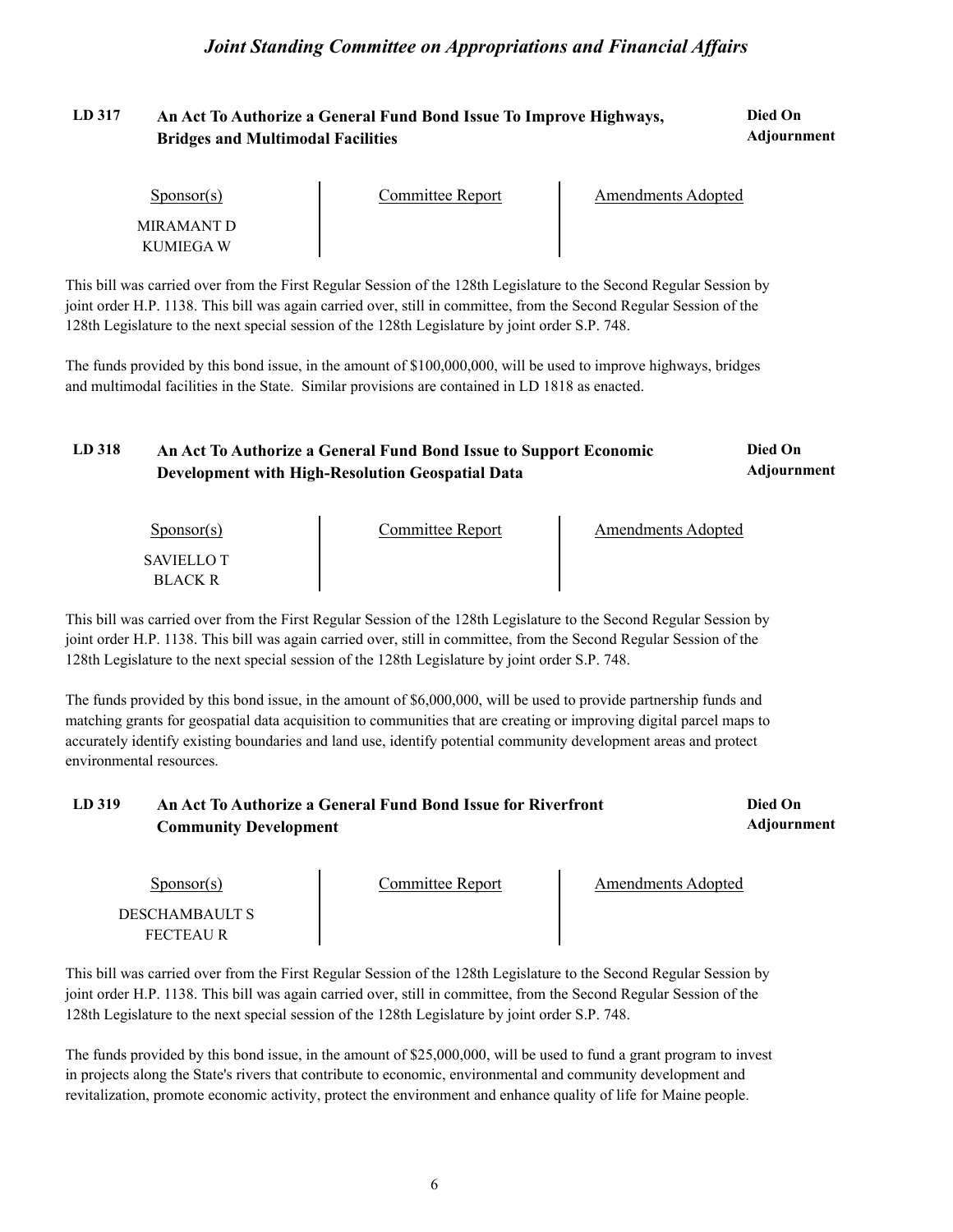#### LD 345 An Act To Authorize a General Fund Bond Issue To Upgrade and **Died On Adjournment Replace Infrastructure of the Maine Public Broadcasting Corporation**

| $S_{\text{PON}(\text{S})}$ | Committee Report | Amendments Adopted |  |
|----------------------------|------------------|--------------------|--|
| 7 ATZ R                    |                  |                    |  |

This bill was carried over from the First Regular Session of the 128th Legislature to the Second Regular Session by joint order H.P. 1138. This bill was again carried over, still in committee, from the Second Regular Session of the 128th Legislature to the next special session of the 128th Legislature by joint order S.P. 748.

The funds provided by this bond issue, in the amount of \$6,100,000, will be used to replace existing infrastructure systems of the Maine Public Broadcasting Corporation that carry the emergency alert system.

# **LD 376 An Act To Authorize a General Fund Bond Issue for a New Engineering ONTP Design and Education Center at the University of Maine**

| Sponsor(s)  | Committee Report | Amendments Adopted |  |
|-------------|------------------|--------------------|--|
| DIAMOND B   | <b>ONTP</b>      |                    |  |
| KORNFIELD T |                  |                    |  |

This bill was carried over from the First Regular Session of the 128th Legislature to the Second Regular Session by joint order H.P. 1138.

The funds provided by this bond issue, in the amount of \$80,000,000, will be used for the construction of an engineering design and education center at the University of Maine in Orono.

#### **LD 416 Died On An Act To Authorize a General Fund Bond Issue To Strengthen Maine's Adjournment Groundfish Permit Bank**

| Sponsor(s)              | Committee Report | Amendments Adopted |  |
|-------------------------|------------------|--------------------|--|
| KUMIEGA W<br>MIRAMANT D |                  |                    |  |

This bill was carried over from the First Regular Session of the 128th Legislature to the Second Regular Session by joint order H.P. 1138. This bill was again carried over, still in committee, from the Second Regular Session of the 128th Legislature to the next special session of the 128th Legislature by joint order S.P. 748.

The funds provided by this bond issue, in the amount of \$5,000,000, will be used to purchase federal northeast multispecies groundfish permits to enable Maine fishing vessels to land their catch in Maine. The Department of Marine Resources is directed to retain revenue from leasing the quota of permits to cover the cost of the permit program and to return revenue in excess of program expenses to the General Fund.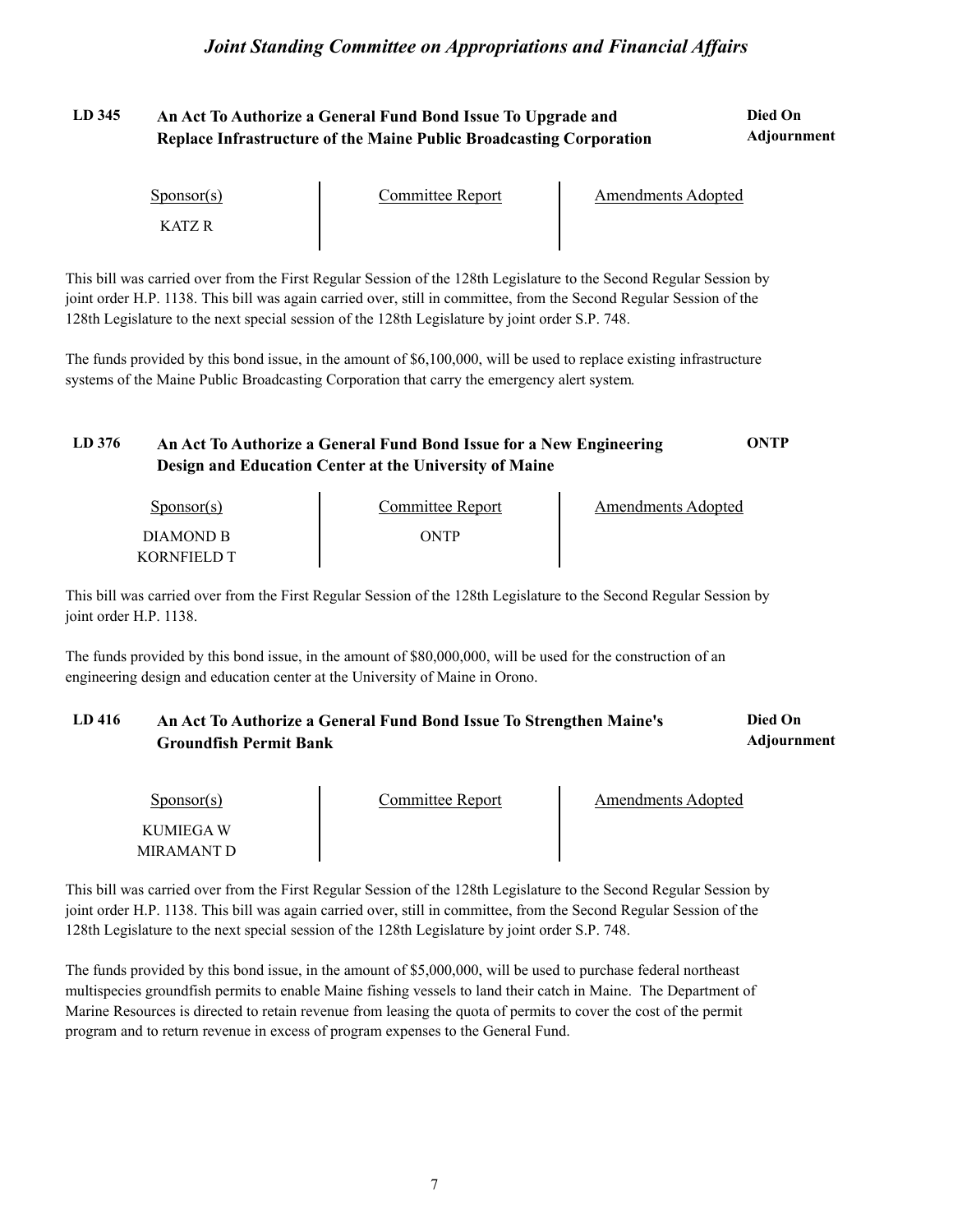#### **LD 467 Died On An Act To Authorize a General Fund Bond Issue To Address Changes in Adjournment Sea Level**

| Sponsor(s)                   | Committee Report | <b>Amendments Adopted</b> |  |
|------------------------------|------------------|---------------------------|--|
| <b>DEVIN M</b><br>MIRAMANT D |                  |                           |  |

This bill was carried over from the First Regular Session of the 128th Legislature to the Second Regular Session by joint order H.P. 1138. This bill was again carried over, still in committee, from the Second Regular Session of the 128th Legislature to the next special session of the 128th Legislature by joint order S.P. 748.

The funds provided by this bond issue, in the amount of \$5,000,000, will be used to support improvements to sea level prediction models by providing more detailed mapping of coastal zones and monitoring sea level changes in order to mitigate the impact of and help prepare for rising sea levels.

#### **LD 520 Died On An Act To Authorize a General Fund Bond Issue To Increase Rural Adjournment Maine's Access to Broadband Internet Service**

| $S_{\text{PON}(\text{S})}$       | Committee Report | <b>Amendments Adopted</b> |  |
|----------------------------------|------------------|---------------------------|--|
| <b>BERRY S</b><br><b>MAKER J</b> |                  |                           |  |

This bill was carried over from the First Regular Session of the 128th Legislature to the Second Regular Session by joint order H.P. 1138. This bill was again carried over, still in committee, from the Second Regular Session of the 128th Legislature to the next special session of the 128th Legislature by joint order S.P. 748.

The funds provided by this bond issue, in the amount of \$100,000,000, will be used for the provision of broadband Internet service in unserved and underserved areas through ConnectME Authority or successor organization partnerships with private, municipal and nongovernmental service providers.

# **LD 521 An Act To Align the Criteria Used by the Maine Public Employees PUBLIC 384 Retirement System in Determining Veterans' Disability Claims with the Criteria Used by the United States Department of Veterans Affairs**

| $S_{\text{ponsor}}(s)$ | Committee Report | Amendments Adopted |  |
|------------------------|------------------|--------------------|--|
| <b>BERRY S</b>         | OTP-AM           | H-688              |  |
| <b>CARSON B</b>        | ONTP)            |                    |  |

This bill was carried over from the First Regular Session to the Second Regular Session of the 128th Legislature by joint order H.P. 1138.<br>This bill provides that a veteran who is a member of the Maine Public Employees Retirement System and who has

been awarded a disability pension under 38 Code of Federal Regulations, Section 3.3 (2003) for a service-connected disability is qualified for disability retirement benefits under the Maine Revised Statutes, Title 5, chapter 423, article 3. The provisions of the bill apply to all applications for disability retirement benefits filed on or after January 1, 2018.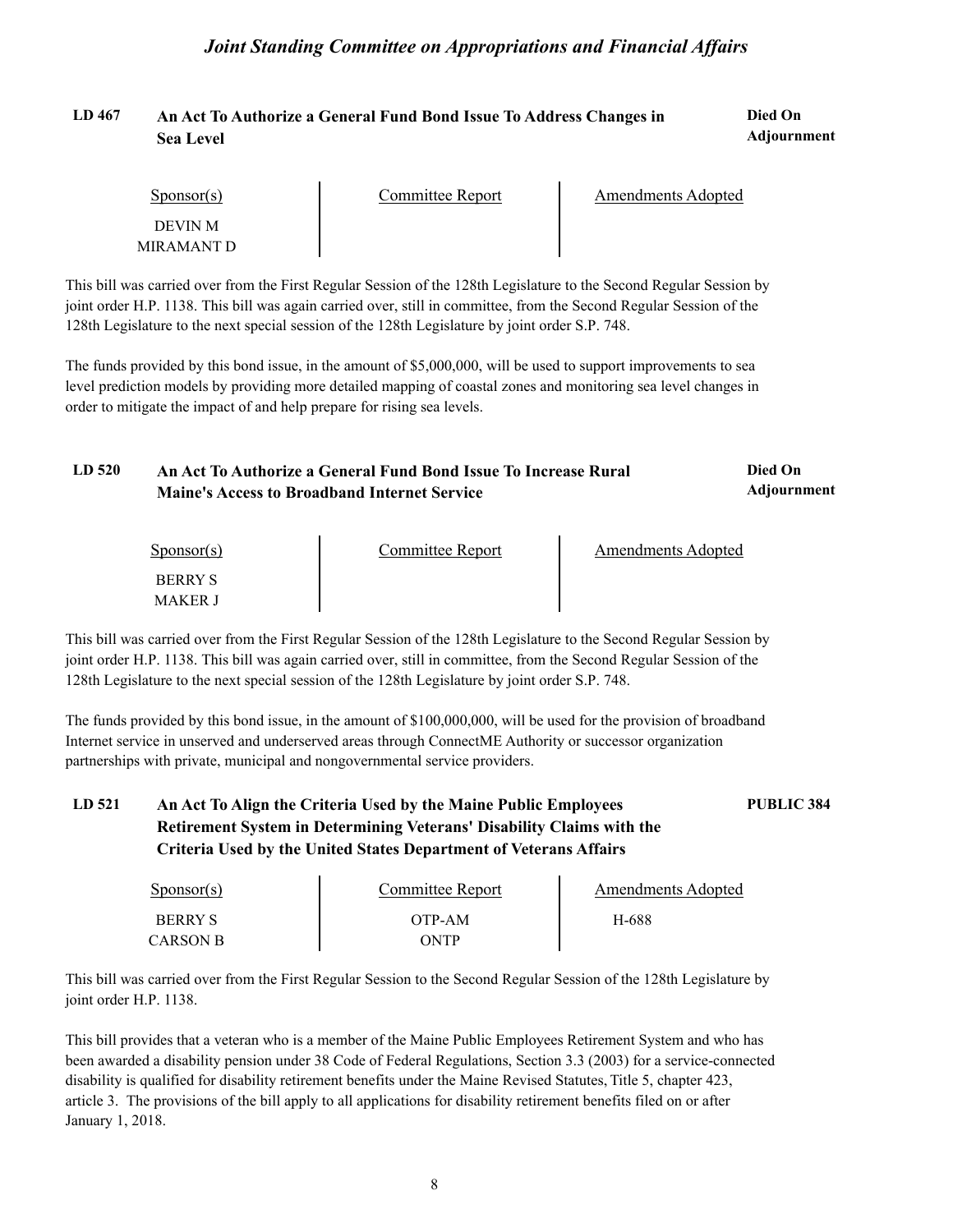### **Committee Amendment "A" (H-688)**

This amendment is the majority report of the committee and replaces the bill. The amendment provides that a veteran who is a member of the Maine Public Employees Retirement System and who has been awarded disability compensation by the United States Department of Veterans Affairs for a service-connected disability based on a determination of individual unemployability is presumed to be disabled under the Maine Revised Statutes, Title 5, section 17921, subsection 1 and section 18521, subsection 1. This presumption may be rebutted only by evidence not considered by the United States Department of Veterans Affairs. The provisions of the amendment apply to any application for a disability retirement benefit filed on or after October 1, 2018.

### **Enacted Law Summary**

Public Law 2017, chapter 384 provides that a veteran who is a member of the Maine Public Employees Retirement System and who has been awarded disability compensation by the United States Department of Veterans Affairs for a service-connected disability based on a determination of individual unemployability is presumed to be disabled under the Maine Revised Statutes, Title 5, section 17921, subsection 1 and section 18521, subsection 1. This presumption may be rebutted only by evidence not considered by the United States Department of Veterans Affairs.<br>The provisions of this law apply to any application for a disability retirement benefit filed on or after Oct 2018.

#### **LD 546 Died On An Act To Authorize a General Fund Bond Issue To Support Biological Adjournment Research in Maine**

| Sponsor(s)                          | Committee Report | Amendments Adopted |  |
|-------------------------------------|------------------|--------------------|--|
| <b>JACKSON T</b><br><b>GIDEON S</b> |                  |                    |  |

This bill was carried over from the First Regular Session of the 128th Legislature to the Second Regular Session by joint order H.P. 1138. This bill was again carried over, still in committee, from the Second Regular Session of the 128th Legislature to the next special session of the 128th Legislature by joint order S.P. 748.

The funds provided by this bond issue, in the amount of \$5,000,000, will be used to provide funds for the Mount Desert Island Biological Laboratory through the Maine Technology Institute to expand infrastructure and stimulate biotechnology job growth and economic activity.

#### **LD 590 Died On An Act To Authorize a General Fund Bond Issue To Invest in Maine's Adjournment Rail Infrastructure**

| $S_{\text{PONSOT}}(s)$ | <b>Committee Report</b> | <b>Amendments Adopted</b> |  |
|------------------------|-------------------------|---------------------------|--|
| JACKSON T<br>MARTIN J  |                         |                           |  |

This bill was carried over from the First Regular Session of the 128th Legislature to the Second Regular Session by joint order H.P. 1138. This bill was again carried over, still in committee, from the Second Regular Session of the 128th Legislature to the next special session of the 128th Legislature by joint order S.P. 748.

The funds provided by this bond issue, in the amount of \$50,000,000, will be used for investments in railroad infrastructure to expand passenger rail service, with a priority for railroad track corridors that could support passenger and freight intermodal operations and enhance the movement of agricultural products.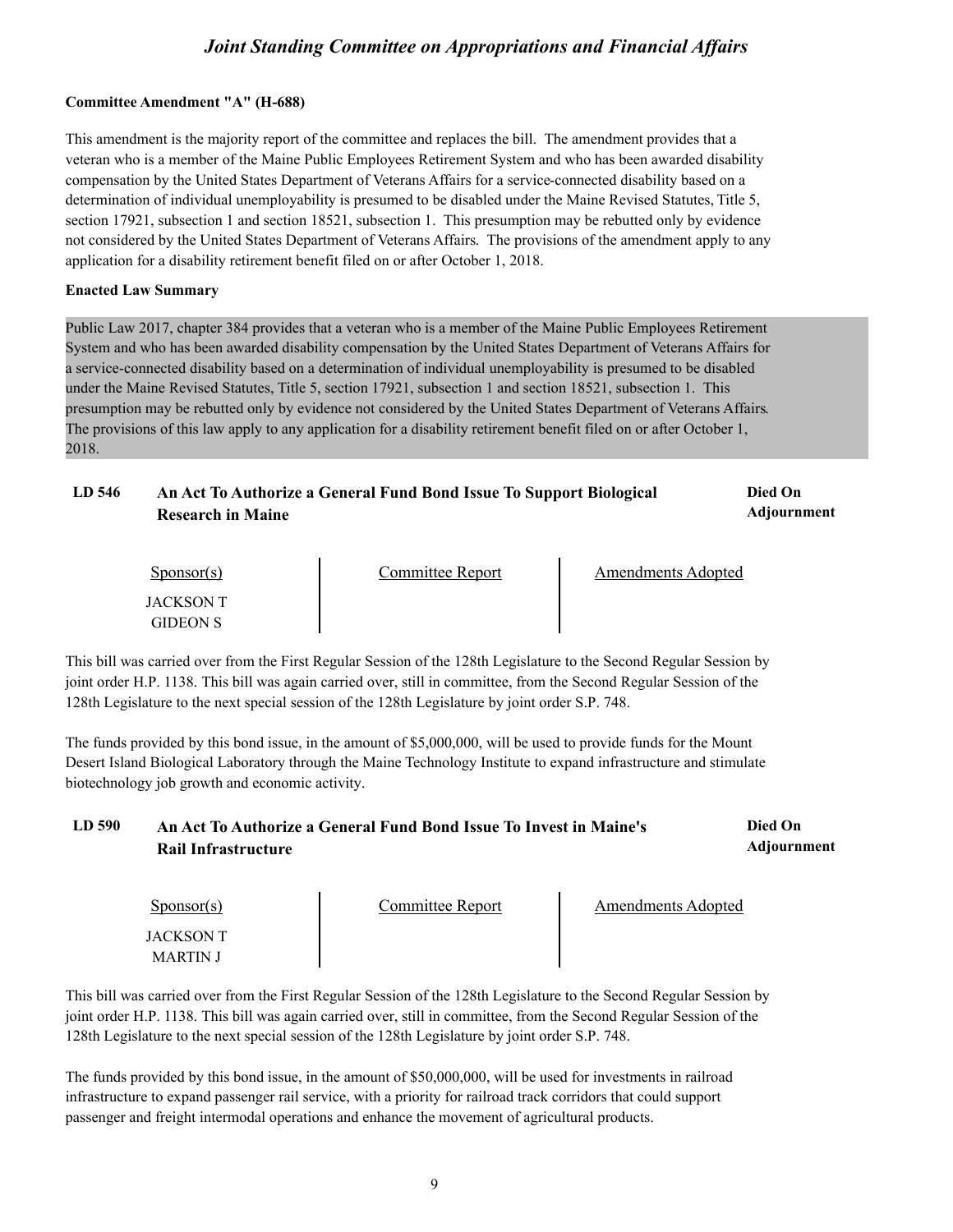#### **LD 638 Died On An Act To Authorize a General Fund Bond Issue for Transportation Adjournment Projects**

| $S_{\text{PON}(\text{S})}$ | Committee Report | <b>Amendments Adopted</b> |  |
|----------------------------|------------------|---------------------------|--|
| MCLEAN A                   |                  |                           |  |

This bill was carried over from the First Regular Session of the 128th Legislature to the Second Regular Session by joint order H.P. 1138. This bill was again carried over, still in committee, from the Second Regular Session of the 128th Legislature to the next special session of the 128th Legislature by joint order S.P. 748.

The funds provided by this bond issue, in the amount of \$50,000,000, will be used for reconstruction and rehabilitation of highways and bridges and for facilities or equipment related to ports, harbors, marine transportation, aviation, freight and passenger railroads, transit and bicycle and pedestrian facilities, matching an estimated \$55,000,000 in federal and other funds.

Similar provisions are contained in LD 1818 as enacted.

#### LD 650 **An Act To Clarify and Protect Certain Public Service Retirement <b>Died On Adjournment Benefits**

| $S_{\text{PON}(\text{S})}$ | Committee Report | Amendments Adopted |  |
|----------------------------|------------------|--------------------|--|
| WOODSOME D                 | OTP-AM           | S-370              |  |
| <b>MARTIN D</b>            | ONTP             |                    |  |

This bill was carried over from the First Regular Session of the 128th Legislature to the Second Regular Session by joint order H.P. 1138. This bill was reported out of committee in the Second Regular Session of the 128th Legislature and was carried over on the Special Appropriations Table from the Second Regular Session of the 128th Legislature to the next special session of the 128th Legislature by joint order S.P. 748.

This bill changes the contractual commitment to maintain state-protected benefits regarding cost-of-living adjustments for retired state employees and teachers by specifying that it constitutes a solemn contractual commitment of the State that is protected under the Constitution of Maine and the United States Constitution.

### **Committee Amendment "A" (S-370)**

This amendment, which is the majority report of the committee, incorporates a fiscal note.

#### **LD 675 Died On An Act To Authorize a General Fund Bond Issue for Food Processing Adjournment Infrastructure in Targeted Areas of the State**

Sponsor(s)

Sponsor(s) Committee Report<br>HICKMAN C

**Amendments Adopted** 

This bill was carried over from the First Regular Session of the 128th Legislature to the Second Regular Session by joint order H.P. 1138. This bill was again carried over, still in committee, from the Second Regular Session of the 128th Legislature to the next special session of the 128th Legislature by joint order S.P. 748.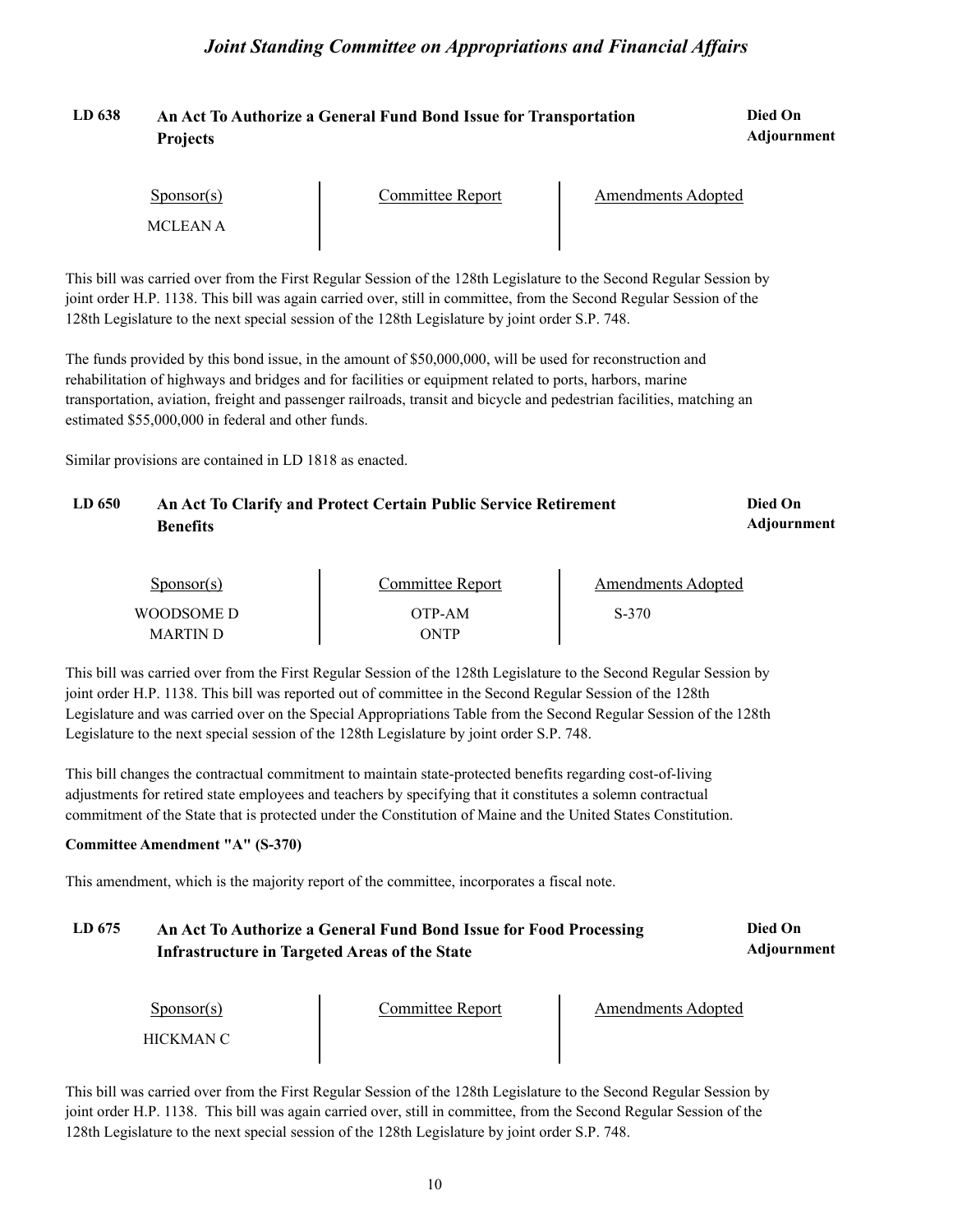The funds provided by this bond issue, in the amount of \$20,000,000, will be used for food processing infrastructure in targeted areas of the State.

#### LD 735 An Act To Authorize a General Fund Bond Issue To Support the **Died On Adjournment Independence of Maine's Seniors**

| $S_{\text{DONSOT}}(s)$    | <b>Committee Report</b> | <b>Amendments Adopted</b> |  |
|---------------------------|-------------------------|---------------------------|--|
| VOLK A<br><b>HERBIG E</b> |                         |                           |  |

This bill was carried over from the First Regular Session of the 128th Legislature to the Second Regular Session by joint order H.P. 1138. This bill was again carried over, still in committee, from the Second Regular Session of the 128th Legislature to the next special session of the 128th Legislature by joint order S.P. 748.

The funds provided by this bond issue, in the amount of \$50,000,000, will be used to assist in the provision of energy-efficient affordable multifamily housing to low-income Maine seniors. Forty million dollars of the bond proceeds will be used to construct new multifamily housing for seniors and to adaptively reuse existing structures to provide multifamily housing for seniors. At least one housing facility will be located in each of Maine's 16 counties. Preference will be given to housing locations that have access to health care services and other essential goods and services. Five million dollars will be used to rehabilitate existing affordable senior housing facilities.<br>Five million dollars will provide for home repair and weatherization of the existing homes of low-income The bond proceeds will leverage an estimated \$75,000,000 in private and other funds.

#### LD 743 An Act To Authorize a General Fund Bond Issue To Promote and **Died On Adjournment Improve the Intermodal Transportation System in Maine**

Sponsor(s) SHEATS B MIRAMANT D Committee Report Fig. 2. Amendments Adopted

This bill was carried over from the First Regular Session of the 128th Legislature to the Second Regular Session by joint order H.P. 1138. This bill was again carried over, still in committee, from the Second Regular Session of the 128th Legislature to the next special session of the 128th Legislature by joint order S.P. 748.

The funds provided by this bond issue, in the amount of \$25,000,000, will be used to promote and improve the intermodal transportation system in the State, including but not limited to rail and bus transportation, bicycle lanes and pedestrian sidewalks.

Provisions of this bill are included in LD 1818 as enacted.

**LD 836 An Act To Authorize a General Fund Bond Issue To Build Maine's PUBLIC 465 Workforce Development Capacity by Modernizing and Improving the Facilities and Infrastructure of Maine's Public Universities and Community Colleges**

| Sponsor(s)  | Committee Report | Amendments Adopted |  |
|-------------|------------------|--------------------|--|
| JORGENSEN E | OTP-AM           | H-802              |  |
| DILL J      | ONTP             |                    |  |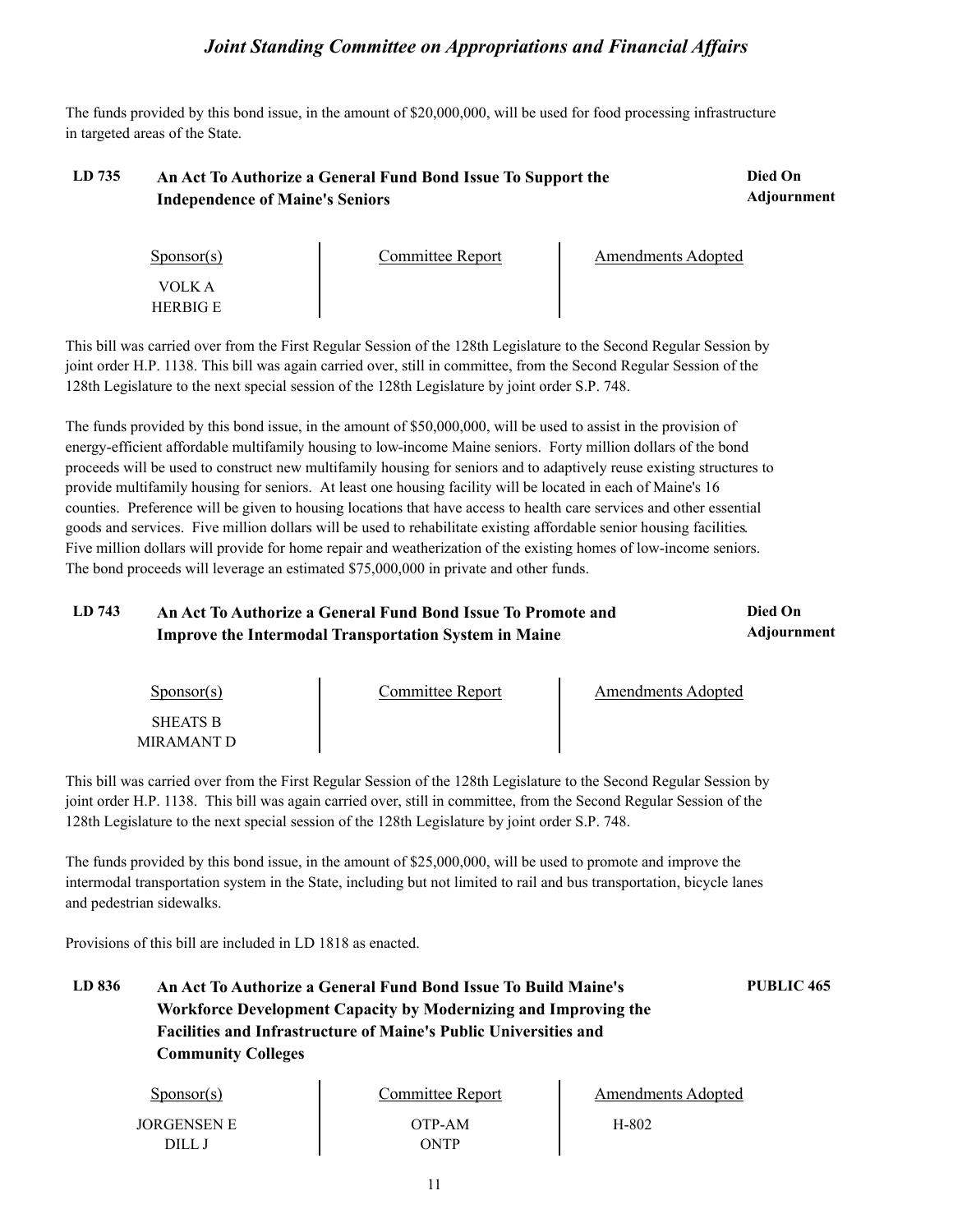This bill was carried over from the First Regular Session of the 128th Legislature to the Second Regular Session by joint order H.P. 1138. This bill was again carried over, still in committee, from the Second Regular Session of the 128th Legislature to the next special session of the 128th Legislature by joint order S.P. 748.

The funds provided by this bond issue, in the amount of \$75,000,000, will be used to modernize and improve the facilities and infrastructure of Maine's public universities. The bill also provides \$2,500,000 in debt service beginning in fiscal year 2018-19 to make critical information technology investments in wireless communications and classrooms across the University of Maine System.

### **Committee Amendment "A" (H-802)**

This amendment, which is the majority report of the committee, changes the title, reduces from \$75,000,000 to \$49,000,000 the funds provided to build Maine's workforce development capacity by the construction, reconstruction and remodeling of existing or new facilities and other infrastructure within the University of Maine System and adds a bond issue to provide funds in the amount of \$15,000,000, to be used to improve educational programs by upgrading facilities at all seven community colleges to provide Maine people with access to high-skill, low-cost technical and career education. The amendment also removes the appropriation to the University of Maine System, and it requires the University of Maine System to submit a report to the Legislature and Governor on the system's capital expenditure plan every two years.

### **Enacted Law Summary**

Public Law 2017, chapter 465 does the following.

Part A provides for a bond issue, in the amount of \$49,000,000, to be used for the construction, reconstruction and remodeling of existing or new facilities and other infrastructure within the University of Maine System, as approved by the Board of Trustees. The bonds must be matched by other public and private funds.

Part B provides for a bond issue, in the amount of \$15,000,000, to be used to improve educational programs by upgrading facilities at all seven community colleges.

Part C requires the University of Maine System to submit a report to the Legislature and Governor on the system's capital expenditure plan every two years.

The bond issue is subject to voter approval at a statewide election to be held in November, 2018.

# **LD 837 An Act To Provide Supplemental Appropriations and Allocations for the Veto Sustained Operations of State Government**

| Sponsor(s)         | Committee Report | <b>Amendments Adopted</b> |
|--------------------|------------------|---------------------------|
| <b>JORGENSEN E</b> | OTP-AM           | H-751                     |
|                    | ONTP             | S-502<br><b>BREEN C</b>   |

This bill was carried over from the First Regular Session of the 128th Legislature to the Second Regular Session by joint order H.P. 1138. This bill was reported out of committee in the Second Regular Session and carried over from the Second Regular Session of the 128th Legislature to the next special session of the 128th Legislature by joint order S.P. 748.

This bill is a concept draft pursuant to Joint Rule 208.

This emergency bill proposes to provide supplemental appropriations and allocations necessary for the operation of State Government for the fiscal year ending June 30, 2017.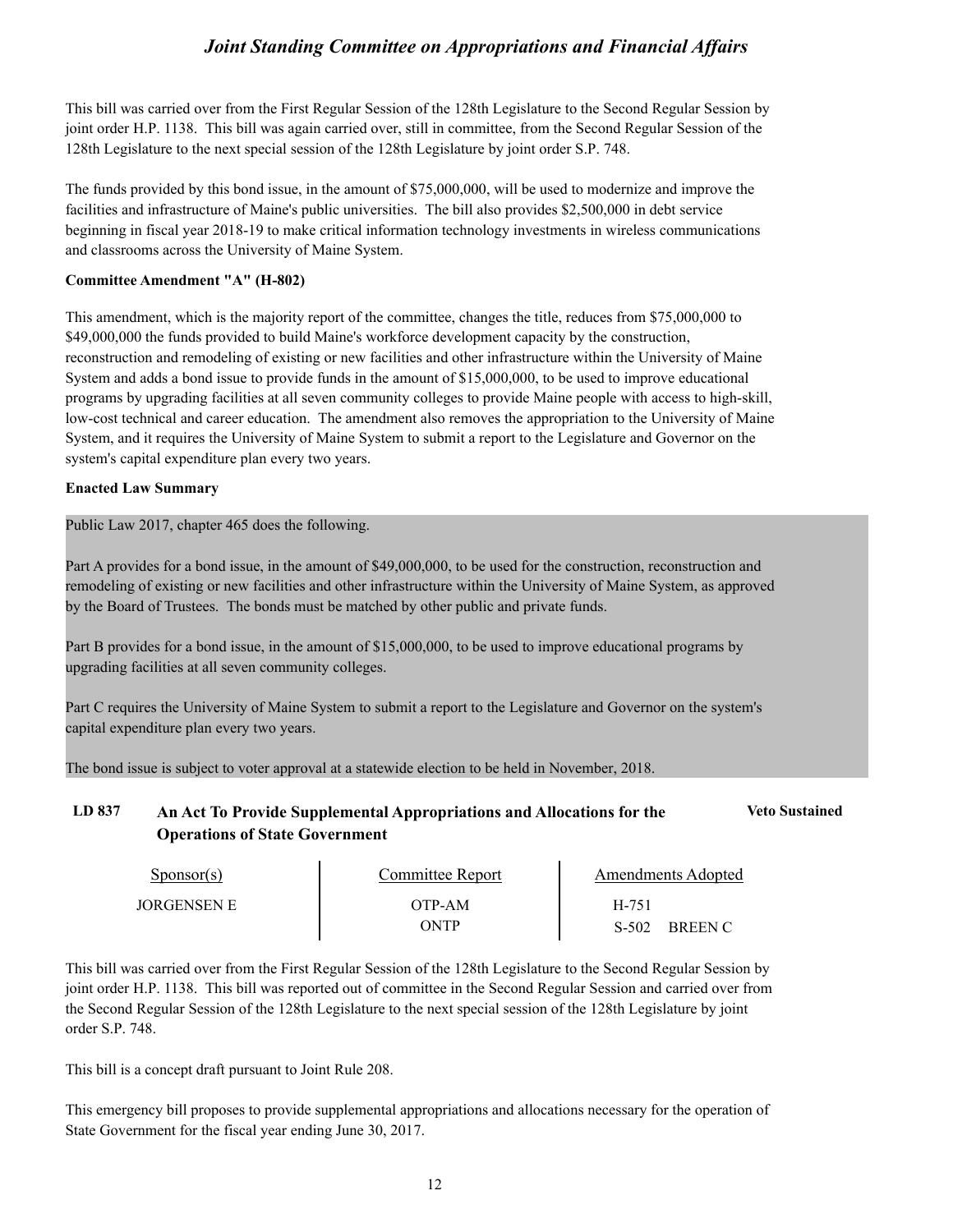### **Committee Amendment "A" (H-751)**

This amendment, which is the majority report of the committee, replaces the bill, which is a concept draft. This amendment establishes 103 positions in the office for family independence in the Department of Health and Human Services to handle increased workload due to the expansion of eligibility for MaineCare. The amendment also provides one-time funding for technology updates and testing for the department's Maine Integrated Health Management Solution website.

### **Senate Amendment "C" To Committee Amendment "A" (S-502)**

This amendment does the following:

1. Establishes the MaineCare Expansion Fund within the Department of Health and Human Services to provide the funds estimated to be necessary for expanded coverage under the MaineCare program required by Initiated Bill 2017, chapter 1, "An Act To Enhance Access to Affordable Health Care";

2. Limits the use of the fund to funding needed for the implementation and continuation of expanded access to health care as required by Initiated Bill 2017, chapter 1;

3. Requires that funds in the fund lapse to the unappropriated surplus of the General Fund if not expended by June 30, 2019;

4. Directs the State Controller to transfer \$31,159,210 from the unappropriated surplus of the General Fund to the fund no later than 10 days following the effective date of this legislation; and

5. Provides that the Governor, on or before June 30, 2019 and upon the written request of the Commissioner of Health and Human Services in consultation with the State Budget Officer, may transfer up to \$23,540,000 from the unallocated balance of the Fund for a Healthy Maine to the fund for the amount of medical costs of the MaineCare program that, as a result of expansion of the MaineCare program, will within the 15 days following the request exceed the sum of the total amount available in the Department of Health and Human Services, Medical Care - Payments to Providers program plus the total amount transferred from the General Fund.

#### **LD 897 Died On An Act To Authorize a General Fund Bond Issue To Encourage Efficient Adjournment Biomass Thermal and Power Projects in Maine**

| $S_{\text{ponsor}(s)}$  | Committee Report | Amendments Adopted |  |
|-------------------------|------------------|--------------------|--|
| WOODSOME D<br>HIGGINS N |                  |                    |  |

This bill was carried over from the First Regular Session of the 128th Legislature to the Second Regular Session by joint order H.P. 1138. This bill was again carried over, still in committee, from the Second Regular Session of the 128th Legislature to the next special session of the 128th Legislature by joint order S.P. 748.

The funds provided by this bond issue, in the amount of \$25,000,000, will be used to construct steam piping from existing stand-alone biomass generators to adjacent manufacturing facilities, construct biomass combined heat and power generation boilers for sawmill manufacturing facilities and convert fossil fuel boilers in public buildings and commercial facilities to biomass boilers.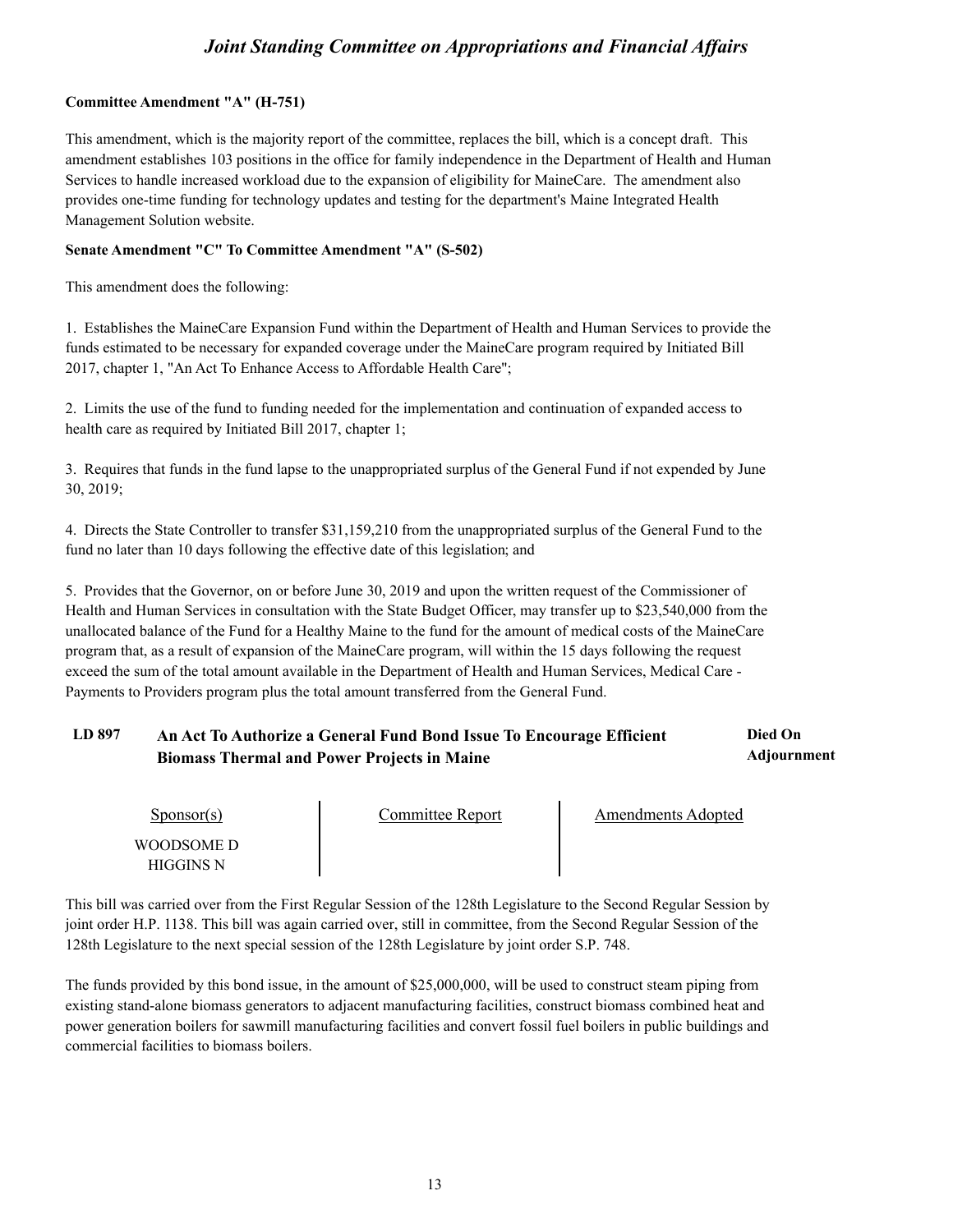#### **LD 924 PUBLIC 459 An Act Making Certain Supplemental Appropriations and Allocations EMERGENCY and Changing Certain Provisions of the Law Necessary to the Proper Operations of State Government**

| $S_{\text{PON}(\text{S})}$ | Committee Report | Amendments Adopted         |  |
|----------------------------|------------------|----------------------------|--|
| GATTINE D                  | OTP-AM           | H-790                      |  |
|                            |                  | $S-529$<br><b>HAMPER J</b> |  |

This bill was carried over from the First Regular Session of the 128th Legislature to the Second Regular Session by joint order H.P. 1138. This bill was again carried over, still in committee, from the Second Regular Session of the 128th Legislature to the next special session of the 128th Legislature by joint order S.P. 748.

This bill is a concept draft pursuant to Joint Rule 208.

This emergency bill proposes to adjust certain appropriations and allocations from the General Fund and other funds for the expenditures of State Government related to position changes and to change certain provisions of the law necessary to the proper operations of State Government for the fiscal year ending June 30, 2017.

### **Committee Amendment "A" (H-790)**

This amendment replaces the bill.

Part A requires the Department of Health and Human Services to increase the reimbursement rates for services provided for home-based and community-based care for individuals with intellectual disabilities or autism and provides funding to the department due to the change in the rates. Federal Expenditures Fund allocations are also included for the federal medical assistance percentage match and Other Special Revenue Funds allocations for the service provider tax.

Part B requires the Department of Health and Human Services to amend its rules for reimbursement rates for certain home and community based services for the elderly and adults with physical disabilities and provides a General Fund appropriation and Other Special Revenue and Federal Fund allocation to fund an increase in those rates effective July 1, 2018.

Part C repeals the provision of law requiring the State Controller to make a one-time transfer of \$12,202,104 in fiscal year 2018-19 from the General Fund to the Reserve for County Jail Operations program Other Special Revenue account and replaces the Other Special Revenue allocation with a General Fund appropriation to the County Jails Operation Fund program beginning in fiscal year 2018-19.

### **Senate Amendment "A" To Committee Amendment "A" (S-529)**

This amendment:

1. Removes requirements regarding assessment of individual need and resource application from the reimbursement methodology;

2. Requires that the Department of Health and Human Services perform a substantive review of rates for services provided to adults with intellectual disability or autism under MaineCare at least every two years;

3. Removes the requirement that rates be sufficient to ensure that an adequate number of providers are available to provide access to services; and

4. Adds two procedure codes to the list of procedure codes for which the department must amend its rules to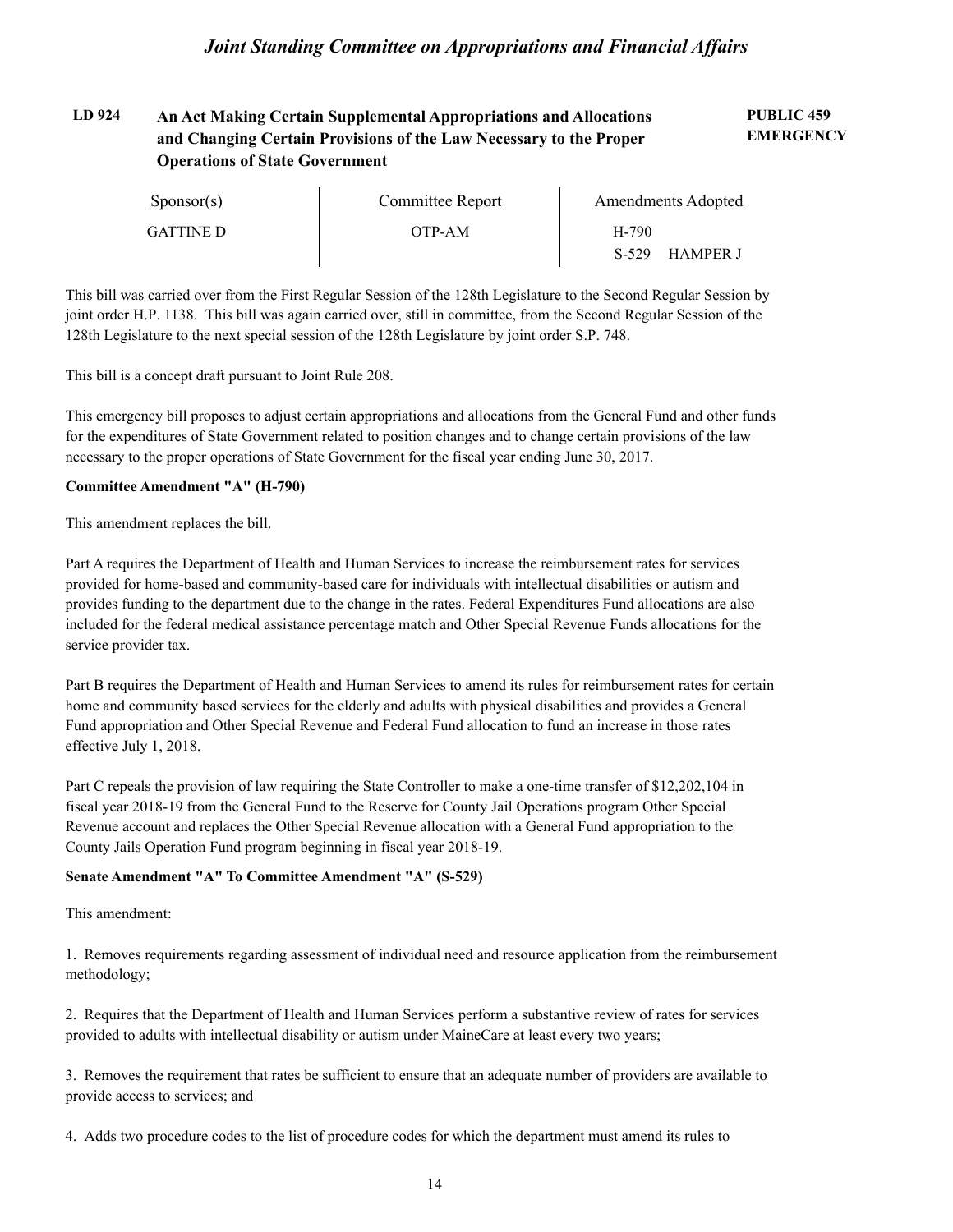increase reimbursement rates.

### **Enacted Law Summary**

Public Law 2017, chapter 459 does the following.

Part A requires the Department of Health and Human Services to increase the reimbursement rates for services provided for home-based and community-based care for individuals with intellectual disabilities or autism and provides funding to the department due to the change in the rates. Federal Expenditures Fund allocations are also included for the federal medical assistance percentage match and Other Special Revenue Funds allocations for the service provider tax. Similar provisions are contained in LD 967 as amended by the Joint Standing Committee on Health and Human Services.

Part B requires the Department of Health and Human Services to amend its rules for reimbursement rates for certain home and community based services for the elderly and adults with physical disabilities and provides a General Fund appropriation and Other Special Revenue and Federal Fund allocation to fund an increase in those rates effective July 1, 2018. Similar provisions are contained in LD 643 as amended by the Joint Standing Committee on Health and Human Services.

Part C repeals the provision of law requiring the State Controller to make a one-time transfer of \$12,202,104 in fiscal year 2018-19 from the General Fund to the Reserve for County Jail Operations program Other Special Revenue account and replaces the Other Special Revenue allocation with a General Fund appropriation to the County Jails Operation Fund program beginning in fiscal year 2018-19.

Public Law 2017, chapter 459 was enacted as an emergency measure effective July 9, 2018.

#### **LD 925 PUBLIC 460 An Act Making Certain Appropriations and Allocations and Changing EMERGENCY Certain Provisions of the Law Necessary to the Proper Operations of State Government**

| Sponsor(s)       | Committee Report | Amendments Adopted |  |
|------------------|------------------|--------------------|--|
| <b>GATTINE D</b> | ЭТР-АМ           | H-791              |  |

This bill was carried over from the First Regular Session of the 128th Legislature to the Second Regular Session by joint order H.P. 1138. This bill was again carried over, still in committee, from the Second Regular Session of the 128th Legislature to the next special session of the 128th Legislature by joint order S.P. 748.

This bill is a concept draft pursuant to Joint Rule 208.

This emergency bill proposes to make unified appropriations and allocations for the expenditures of State Government, General Fund and other funds and to change certain provisions of the law necessary to the proper operations of State Government for the fiscal years ending June 30, 2018 and June 30, 2019.

### **Committee Amendment "A" (H-791)**

This amendment replaces the bill.

Part A provides funding to the Department of Health and Human Services to add 50 members a month, beginning October 1, 2018, from the waiting list for community-based services provided under rule Chapter 101: MaineCare Benefits Manual, Chapters II and III, Section 21 relating to home and community benefits for members with intellectual disabilities or autism spectrum disorder until 300 new members in total have been added.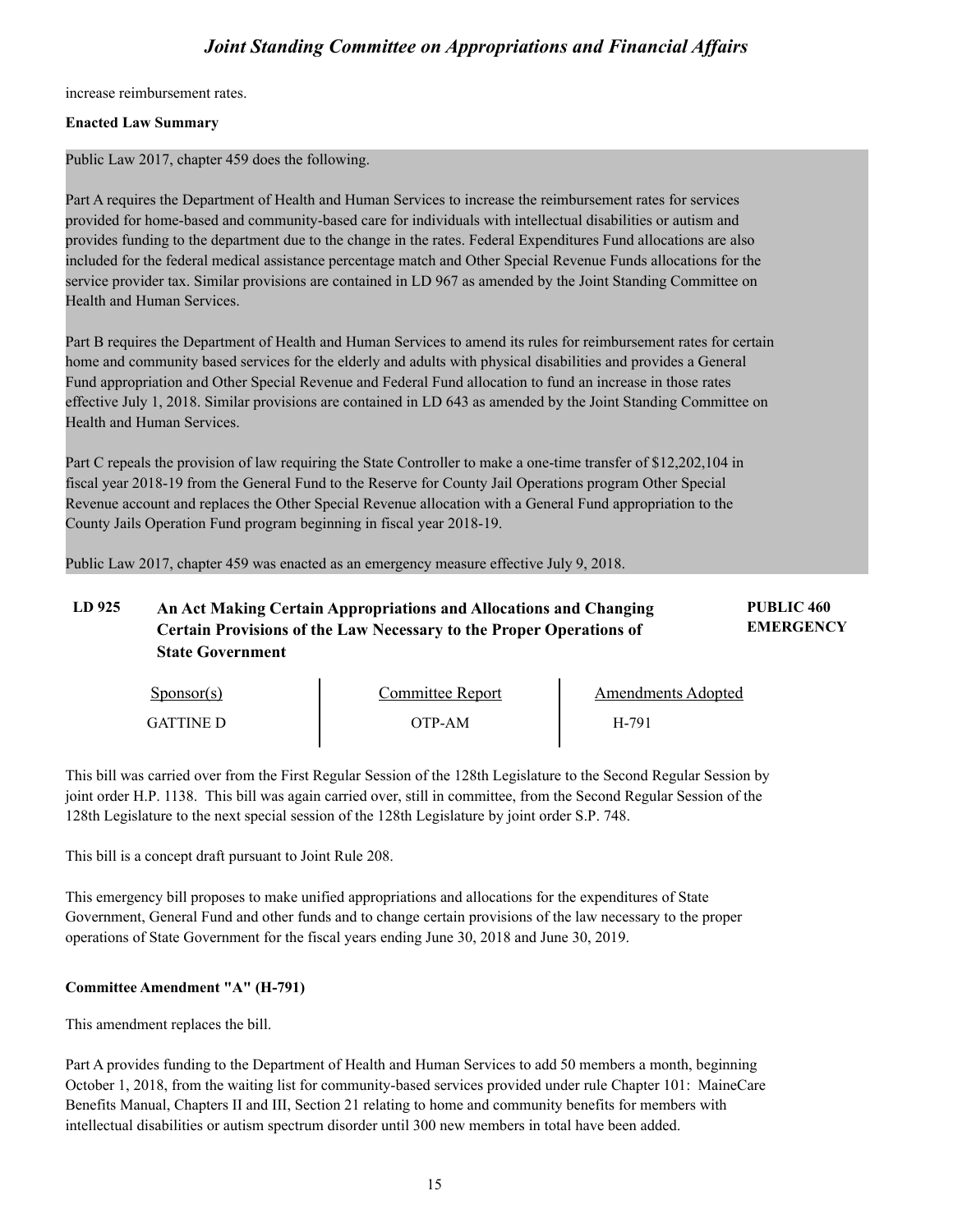Part B does the following:

1. Requires the Department of Health and Human Services to base a nursing facility's base year, for state fiscal years beginning on or after July 1, 2019, on the most recent cost reports available except that any rebasing may not result in a reimbursement rate that is lower than that in effect on June 30, 2018;

2. Requires the department to amend its rules to increase rates for adult family care services, adult day services, homemaker services, nursing facilities and residential care facilities, specifies the amount of the rate increases, requires future cost-of-living increases and provides funding to the department for the rate increases;

3. Requires the cost-of-living increases to continue for adult family care services, adult day services and homemaker services until the completion of a rate study conducted by a third party; and

4. Establishes the "Commission to Study Long-term Care Workforce Issues."

Part C provides funding to the Department of Health and Human Services and to the General Purpose Aid for Local Schools program within the Department of Education in fiscal year 2018-19 to establish reimbursement rates and increase existing reimbursement rates in the Department of Health and Human for children's habilitative services and specialized children's habilitative services.

Part D provides funding to the Department of Health and Human Services to increase certain reimbursement rates effective July 1, 2018 to reflect a 2% increase over rates in fiscal year 2008-09.

Part E provides funding to the Department of Health and Human Services for a 15% rate increase for the medication management services provided under rule Chapter 101: MaineCare Benefits Manual, Chapter III, Section 65, Behavioral Health Services.

Part F addresses the opiate crisis in Maine by:

1. Allowing funds from property forfeited pursuant to a criminal forfeiture action to be assigned by the court, upon the request of the investigating or prosecuting agency, to a law enforcement agency in this State that provides case management and other social services to persons with substance use disorders;

2. Adding in the Maine Criminal Code new variants of aggravated trafficking of scheduled drugs that include trafficking in scheduled drugs when the trafficked scheduled drug was a contributing factor in the death of another person, a Class A crime, or serious bodily injury of another person, a Class B crime;

3. Clarifying that the Class B crimes of aggravated furnishing of scheduled drugs and aggravated trafficking or furnishing of counterfeit drugs are for the death of another person, whose death was caused by a drug furnished by the defendant;

4. Making aggravated trafficking in fentanyl powder a Class A crime; and

5. Requiring the Department of Health and Human Services to provide an annual report to the joint standing committee of the Legislature having jurisdiction over health and human services matters regarding the Controlled Substances Prescription Monitoring Program, including the number of prescribers participating and trends in prescription practices.

Part G does the following:

1. Establishes a "hub-and-spoke" system for the treatment and recovery for those with substance use disorder to be supported by the Department of Health and Human Services;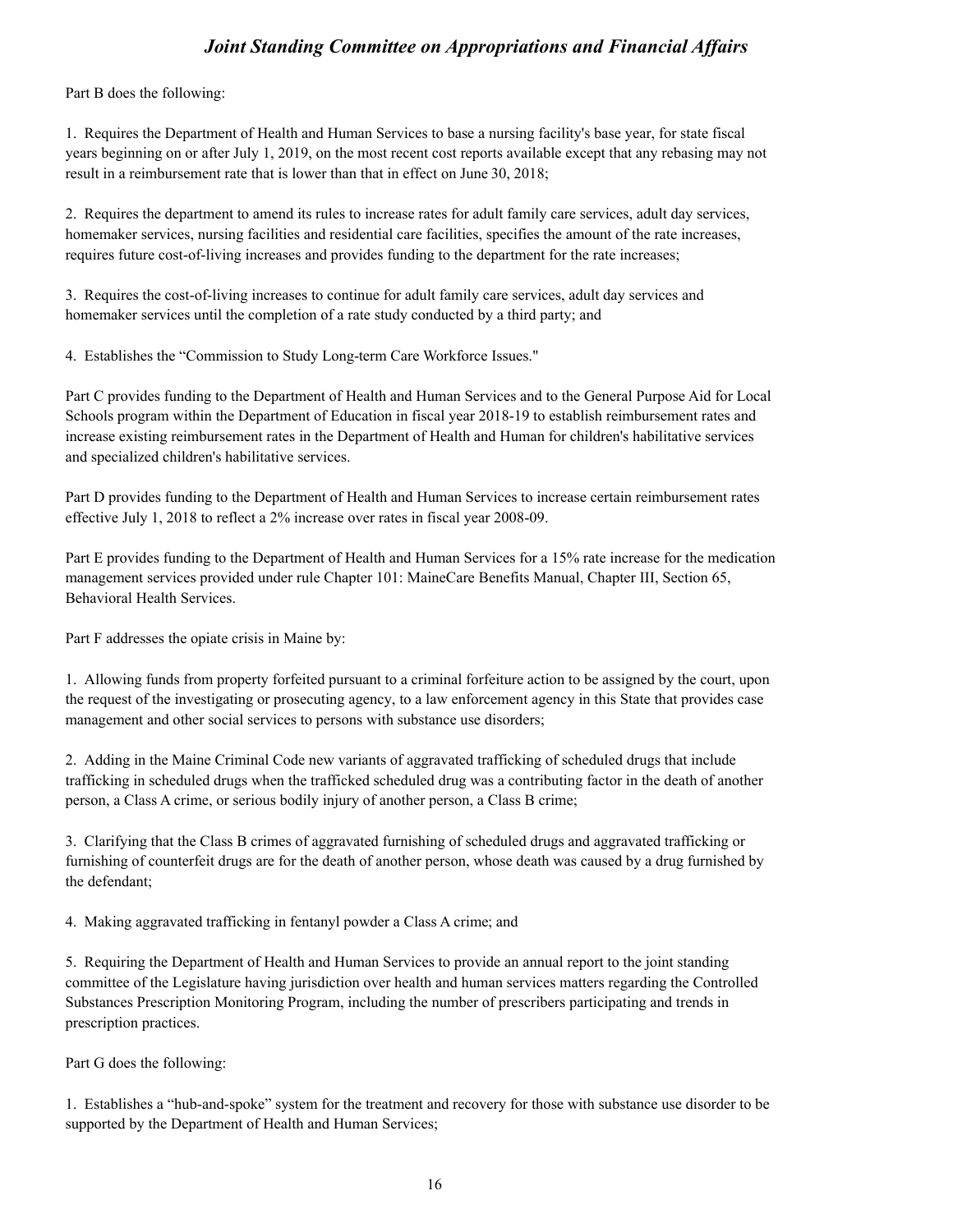2. Requires that the department must assess opportunities for federal funding and provide grants for training when funding is available;

3. Requires the department to support the development of a plan to create a statewide resource and referral center for substance use disorder treatment and report to the joint standing committee of the Legislature having jurisdiction over health and human services matters by February 1, 2019; and

4. Provides appropriations and allocations for the hub-and-spoke system and to support associated provider training.

Part H provides one-time additional funding for the provision of assisted living services at facilities currently operating at a loss. It directs the Department of Health and Human Services to conduct a review of possible ways to stabilize funding for affordable assisted living facilities that contract with the office of aging and disability services within the Department and to report back with its recommendations to the joint standing committee of the Legislature having jurisdiction over health and human services matters by January 11, 2019.

Part I requires the Department of Health and Human Services to increase reimbursement rates for multisystemic therapy, multisystemic therapy for problem sexualized behavior and functional family therapy by 20% until June 30, 2019 and to contract for a third-party rate study of the reimbursement rates for those therapies. The department is authorized to implement new rates through rulemaking as long as the rates are no lower than those that exist on April 1, 2018, and the rates are approved by the federal Department of Health and Human Services, Centers for Medicare and Medicaid Services. This part also provides appropriations and allocations for the rate increase and the required study.

Part J provides additional funding for the Judicial Department to establish a new drug court in the State for up to 30 participants or to expand by up to 30 the number of participants served by existing drug courts in the State. It also provides funding for the case management and ancillary services provided to drug court participants by the office of substance abuse and mental health services within the Department of Health and Human Services.

Part K allows employees at state correctional facilities that close who have not reached their normal retirement age to retire and receive their full retirement benefit if certain conditions are met and funding is appropriated for the additional actuarial costs that result from the elimination of a reduction for retirement prior to normal retirement age. It also requires the Commissioner of Department of Corrections to notify the retirement system of the date of closure and provides for the funding for the unfunded actuarial liability of the additional retirement benefits to be provided through a one-time increase Department's employer contribution rate. Part L establishes the Task Force To Study and Plan for the Implementation of Maine's Early Childhood Special

Education Services to examine the national trends and relevant models of governing and delivering early childhood special education systems and the short-term and long-term costs and benefits to the Department of Education's proposed plan to restructure the Child Development Services System and to make recommendations for an early childhood special education services program plan. An appropriations and allocations section is included to provide \$3,700,000 in the second year of the biennium to address the Child Development Services System budgetary shortfall.

Part M establishes a residential housing lead abatement program administered by the Maine State Housing Authority. The purpose of the program is to provide grants to municipalities and to housing units and housing projects that meet specified eligibility standards. Priority for lead abatement projects funded by the program is given to residences occupied by children who have tested positive for lead poisoning. The program is funded by a one-time allocation of \$4,000,000 from the Fund for a Healthy Maine.

Part N restores funding on a one-time basis to Maine's school-based health centers to the level of funding provided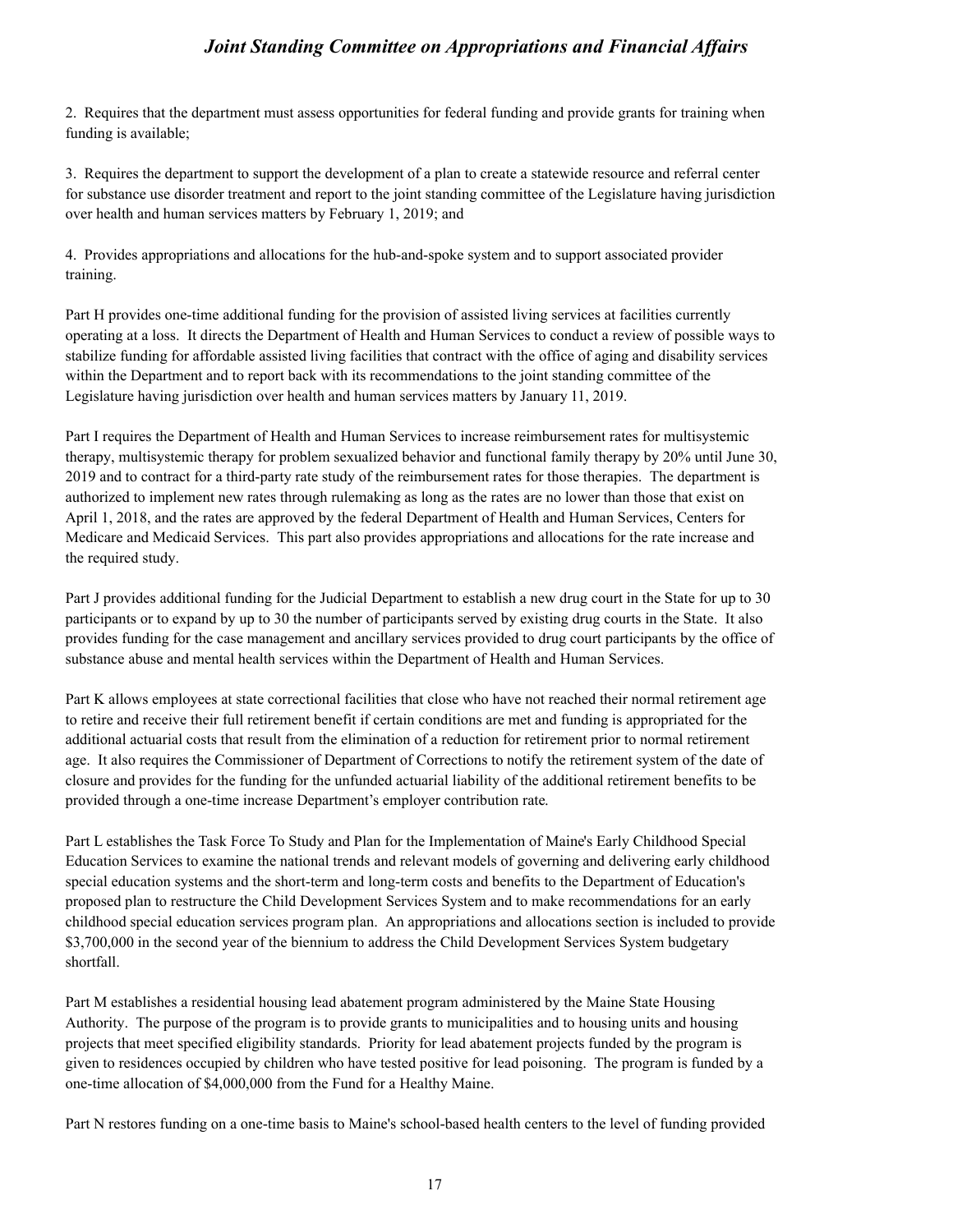in fiscal year 2016-17 and allows the joint standing committee of the Legislature having jurisdiction over health and human services matters to report out legislation to the First Regular Session of the 129th Legislature providing ongoing funding to school-based health centers.

### **Enacted Law Summary**

Public Law 2017, chapter 460 does the following.

Part A provides funding to the Department of Health and Human Services to add 50 members a month, beginning October 1, 2018, from the waiting list for community-based services provided under rule Chapter 101: MaineCare Benefits Manual, Chapters II and III, Section 21 relating to home and community benefits for members with intellectual disabilities or autism spectrum disorder until 300 new members in total have been added. Similar provisions are contained in LD 323 as amended by the Joint Standing Committee on Health and Human Services.

Part B does the following:

1. Requires the Department of Health and Human Services to base a nursing facility's base year, for state fiscal years beginning on or after July 1, 2019, on the most recent cost reports available except that any rebasing may not result in a reimbursement rate that is lower than that in effect on June 30, 2018;

2. Requires the department to amend its rules to increase rates for adult family care services, adult day services, homemaker services, nursing facilities and residential care facilities, specifies the amount of the rate increases, requires future cost-of-living increases and provides funding to the department for the rate increases;

3. Requires the cost-of-living increases to continue for adult family care services, adult day services and homemaker services until the completion of a rate study conducted by a third party; and

4. Establishes the "Commission to Study Long-term Care Workforce Issues."

Provisions similar to Part B are contained in LD 1466 as amended by a majority vote of the Joint Standing Committee on Health and Human Services.

Part C provides funding to the Department of Health and Human Services and to the General Purpose Aid for Local Schools program within the Department of Education in fiscal year 2018-19 to establish reimbursement rates and increase existing reimbursement rates in the Department of Health and Human for children's habilitative services and specialized children's habilitative services. Similar provisions are contained in LD 1820 as amended by the Joint Standing Committee on Health and Human Services.

Part D provides funding to the Department of Health and Human Services to increase certain reimbursement rates effective July 1, 2018 to reflect a 2% increase over rates in fiscal year 2008-09. Similar provisions are contained in LD 1517 as amended by a majority vote of the Joint Standing Committee on Health and Human Services.

Part E provides funding to the Department of Health and Human Services for a 15% rate increase for the medication management services provided under rule Chapter 101: MaineCare Benefits Manual, Chapter III, Section 65: Behavioral Health Services. Similar provisions are contained in LD 1737 as amended by the Joint Standing Committee on Health and Human Services.

Part F addresses the opiate crisis in Maine by:

1. Allowing funds from property forfeited pursuant to a criminal forfeiture action to be assigned by the court, upon the request of the investigating or prosecuting agency, to a law enforcement agency in this State that provides case management and other social services to persons with substance use disorders;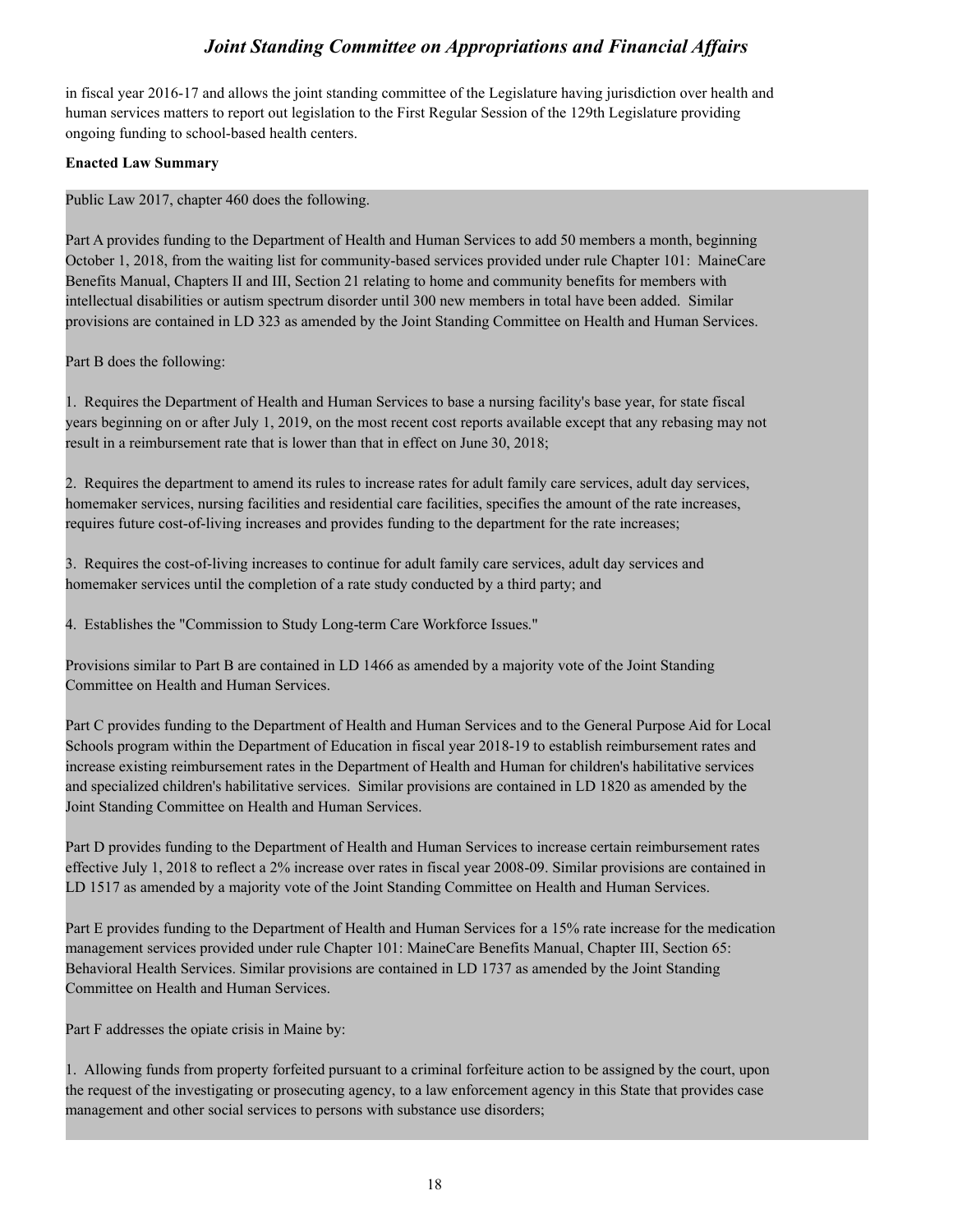2. Adding in the Maine Criminal Code new variants of aggravated trafficking of scheduled drugs that include trafficking in scheduled drugs when the trafficked scheduled drug was a contributing factor in the death of another person, a Class A crime, or serious bodily injury of another person, a Class B crime;

3. Clarifying that the Class B crimes of aggravated furnishing of scheduled drugs and aggravated trafficking or furnishing of counterfeit drugs are for the death of another person, whose death was caused by a drug furnished by the defendant;

4. Making aggravated trafficking in fentanyl powder a Class A crime; and

5. Requiring the Department of Health and Human Services to provide an annual report to the joint standing committee of the Legislature having jurisdiction over health and human services matters regarding the Controlled Substances Prescription Monitoring Program, including the number of prescribers participating and trends in prescription practices.

Provisions similar to Part F are contained in LD 1429 as amended by the Joint Standing Committee on Criminal Justice and Public Safety.

Part G does the following:

1. Establishes a "hub-and-spoke" system for the treatment and recovery for those with substance use disorder to be supported by the Department of Health and Human Services;

2. Requires that the department must assess opportunities for federal funding and provide grants for training when funding is available;

3. Requires the department to support the development of a plan to create a statewide resource and referral center for substance use disorder treatment and report to the joint standing committee of the Legislature having jurisdiction over health and human services matters by February 1, 2019; and

4. Provides appropriations and allocations for the hub-and-spoke system and to support associated provider training.

Provisions similar to Part G are contained in LD 1430 as amended by a majority vote of the Joint Standing Committee on Health and Human Services.

Part H provides one-time additional funding for the provision of assisted living services at facilities currently operating at a loss. It directs the Department of Health and Human Services to conduct a review of possible ways to stabilize funding for affordable assisted living facilities that contract with the office of aging and disability services within the Department and to report back with its recommendations to the joint standing committee of the Legislature having jurisdiction over health and human services matters by January 11, 2019. Similar provisions are contained in LD 1742 as amended by a majority vote of the Joint Standing Committee on Health and Human Services.

Part I requires the Department of Health and Human Services to increase reimbursement rates for multisystemic therapy, multisystemic therapy for problem sexualized behavior and functional family therapy by 20% until June 30, 2019 and to contract for a third-party rate study of the reimbursement rates for those therapies. The department is authorized to implement new rates through rulemaking as long as the rates are no lower than those that exist on April 1, 2018 and the rates are approved by the federal Department of Health and Human Services, Centers for Medicare and Medicaid Services. This part also provides appropriations and allocations for the rate increase and the required study. Similar provisions are contained in LD 1868 as amended by a majority vote of the Joint Standing Committee on Health and Human Services.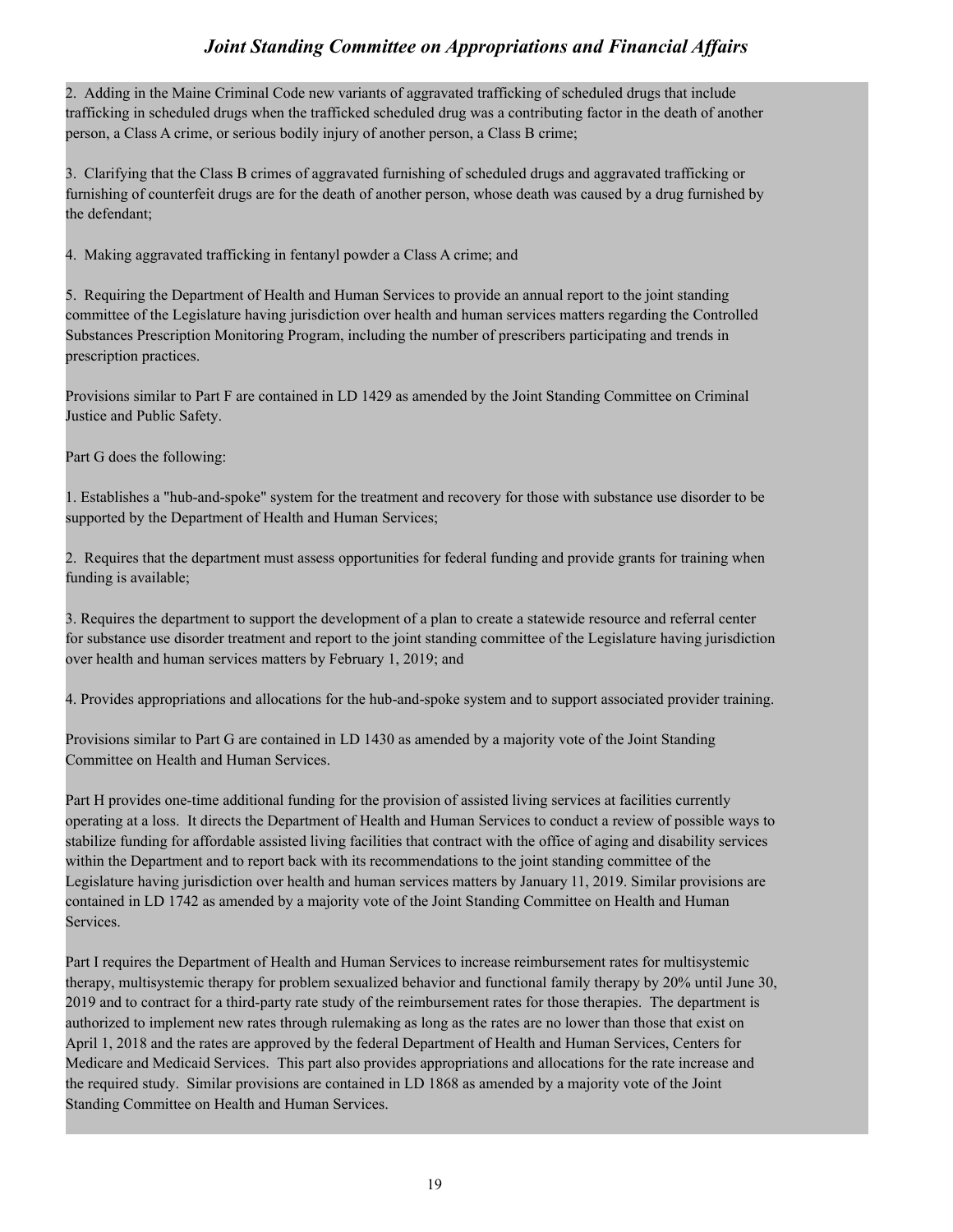Part J provides additional funding for the Judicial Department to establish a new drug court in the State for up to 30 participants or to expand by up to 30 the number of participants served by existing drug courts in the State. It also provides funding for the case management and ancillary services provided to drug court participants by the office of substance abuse and mental health services within the Department of Health and Human Services.

Part K allows employees at state correctional facilities that close who have not reached their normal retirement age to retire and receive their full retirement benefit if certain conditions are met and funding is appropriated for the additional actuarial costs that result from the elimination of a reduction for retirement prior to normal retirement age. It also requires the Commissioner of Department of Corrections to notify the retirement system of the date of closure and provides for the funding for the unfunded actuarial liability of the additional retirement benefits to be provided through a one-time increase Department's employer contribution rate. Similar provisions are contained in LD 177 as amended by a majority vote of the Joint Standing Committee on Appropriations and Financial Affairs.

Part L establishes the Task Force To Study and Plan for the Implementation of Maine's Early Childhood Special Education Services to examine the national trends and relevant models of governing and delivering early childhood special education systems and the short-term and long-term costs and benefits to the Department of Education's proposed plan to restructure the Child Development Services System and to make recommendations for an early childhood special education services program plan. An appropriations and allocations section is included to provide \$3,700,000 in the second year of the biennium to address the Child Development Services System budgetary shortfall. Similar provisions are contained in LD 1870 as amended by a majority vote of the Joint Standing Committee on Education and Cultural Affairs and Senate Amendment "A" thereto.

Part M establishes a residential housing lead abatement program administered by the Maine State Housing Authority. The purpose of the program is to provide grants to municipalities and to housing units and housing projects that meet specified eligibility standards. Priority for lead abatement projects funded by the program is given to residences occupied by children who have tested positive for lead poisoning. The program is funded by a one-time allocation of \$4,000,000 from the Fund for a Healthy Maine. Similar provisions are contained in LD 1542 as amended by the Joint Standing Committee on Labor, Commerce, Research and Economic Development.

Part N restores funding on a one-time basis to Maine's school-based health centers to the level of funding provided in fiscal year 2016-17 and allows the joint standing committee of the Legislature having jurisdiction over health and human services matters to report out legislation to the First Regular Session of the 129th Legislature providing ongoing funding to school-based health centers. Similar provisions are contained in LD 1710 as amended by a majority vote of the Joint Standing Committee on Health and Human Services and House Amendment "A".

Public Law 2017, chapter 460 was enacted as an emergency measure effective July 9, 2018.

**LD 953 An Act To Authorize a General Fund Bond Issue To Support the ONTP Biomass Industry**

| $S_{\text{ponsor}}(s)$ | Committee Report | <b>Amendments Adopted</b> |  |
|------------------------|------------------|---------------------------|--|
| JACKSON T<br>MARTIN J  | ONTP             |                           |  |

This bill was carried over from the First Regular Session of the 128th Legislature to the Second Regular Session by joint order H.P. 1138.<br>The funds provided by this bond issue, in the amount of \$20,000,000, will be used to provide support for the

biomass industry in this State through the establishment of a revolving loan fund for capital investment in biomass generators or similar facilities. The fund is administered by the Public Utilities Commission.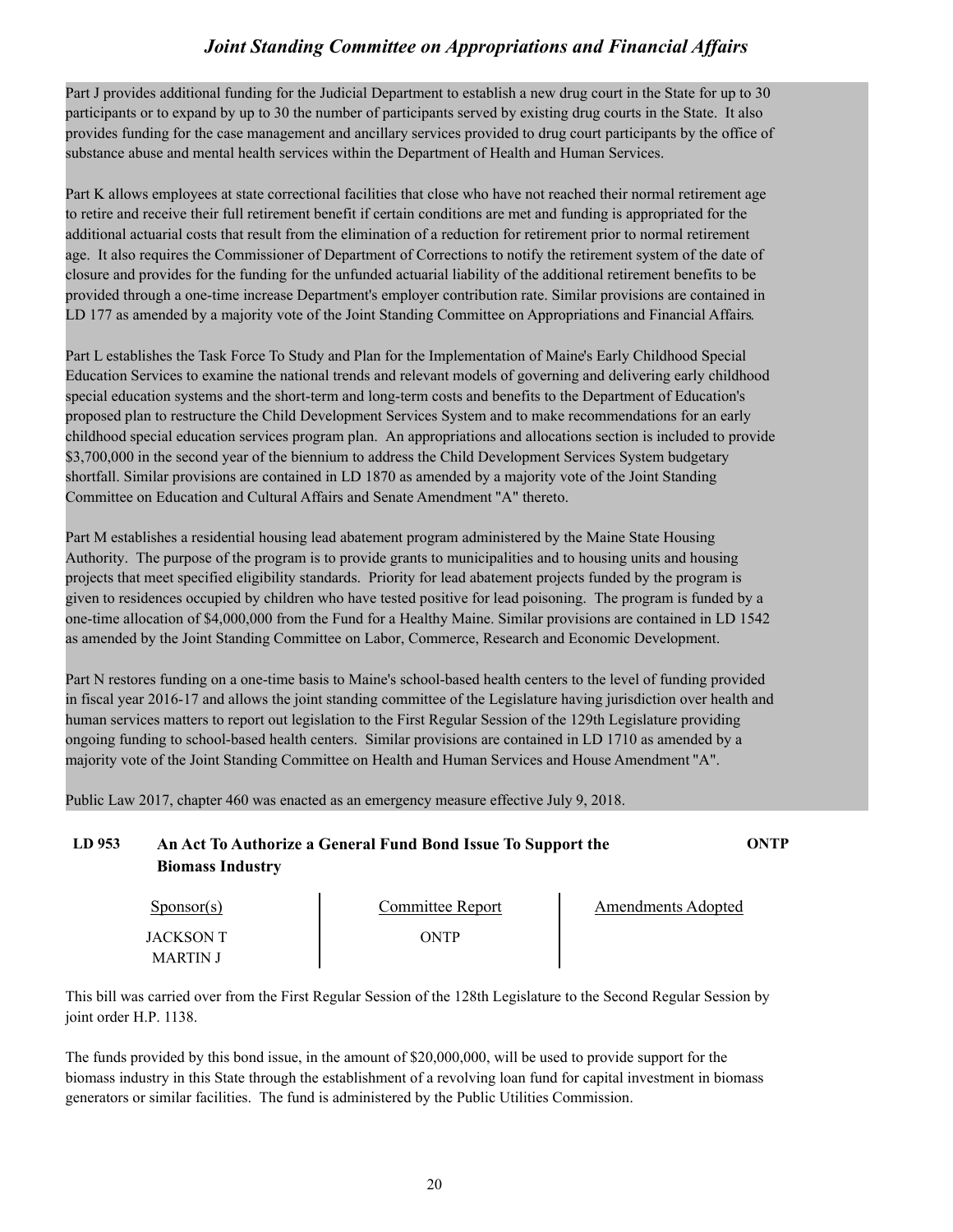# LD 955 An Act To Authorize a General Fund Bond Issue To Recapitalize the **Died On Municipal Investment Trust Fund**

**Adjournment**

| Sponsor(s)                       | Committee Report | Amendments Adopted |  |
|----------------------------------|------------------|--------------------|--|
| DESCHAMBAULT S<br><b>SPEAR J</b> |                  |                    |  |

This bill was carried over from the First Regular Session of the 128th Legislature to the Second Regular Session by joint order H.P. 1138. This bill was again carried over, still in committee, from the Second Regular Session of the 128th Legislature to the next special session of the 128th Legislature by joint order S.P. 748.

The funds provided by this bond issue, in the amount of \$6,000,000, will be used to provide funds to recapitalize the Municipal Investment Trust Fund to provide grants and loans to municipalities for public facilities and infrastructure.

| LD 964 | An Act To Authorize a General Fund Bond Issue To Upgrade Municipal | Died On     |
|--------|--------------------------------------------------------------------|-------------|
|        | <b>Culverts at Stream Crossings</b>                                | Adjournment |

| $S_{\text{ponsor}}(s)$       | Committee Report | <b>Amendments Adopted</b> |  |
|------------------------------|------------------|---------------------------|--|
| FREDETTE K<br><b>DAVIS P</b> |                  |                           |  |

This bill was carried over from the First Regular Session of the 128th Legislature to the Second Regular Session by joint order H.P. 1138. This bill was again carried over, still in committee, from the Second Regular Session of the 128th Legislature to the next special session of the 128th Legislature by joint order S.P. 748.

The funds provided by this bond issue, in the amount of \$10,000,000, will be used for a competitive grant program that matches local funding for the upgrade of municipal culverts at stream crossings in order to enhance and restore rivers, streams and fish and wildlife habitats and to allow communities to better prepare for extreme storms and floods.

Certain provisions of this bill are contained in LD 1815 as enacted.

| LD 1118 | An Act To Authorize a General Fund Bond Issue To Support Local | Died On            |
|---------|----------------------------------------------------------------|--------------------|
|         | Infrastructure                                                 | <b>Adjournment</b> |

| $S_{\text{ponsor}}(s)$ | Committee Report | Amendments Adopted |  |
|------------------------|------------------|--------------------|--|
| <b>HERBIG E</b>        |                  |                    |  |

This bill was carried over from the First Regular Session of the 128th Legislature to the Second Regular Session by joint order H.P. 1138. This bill was again carried over, still in committee, from the Second Regular Session of the 128th Legislature to the next special session of the 128th Legislature by joint order S.P. 748.

The funds provided by this bond issue, in the amount of \$15,000,000, will be used to provide funding to the Municipal Investment Trust Fund to support local infrastructure projects.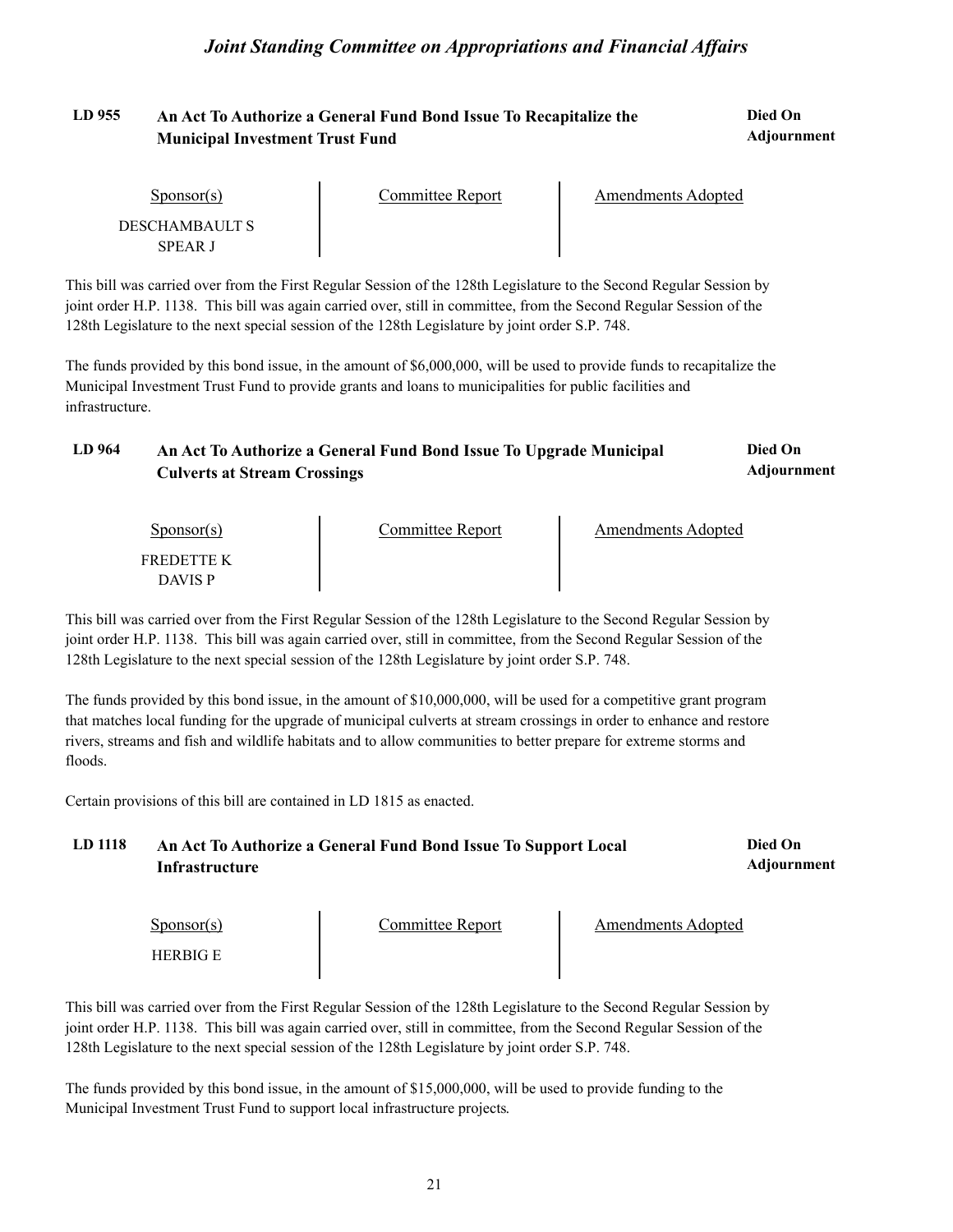#### LD 1163 An Act To Authorize a General Fund Bond Issue To Provide Funding for **Died On Adjournment a Program of Student Debt Payment and To Provide for the Establishment of That Program**

| $S_{\text{ponsor}(s)}$ | Committee Report | Amendments Adopted |  |
|------------------------|------------------|--------------------|--|
| LIBBY N                | OTP-AM           | $S-336$            |  |
| DAUGHTRY M             | ONTP             |                    |  |
|                        | OTP-AM           |                    |  |

This bill was reported out of committee in the First Regular Session of the 128th Legislature and then carried over as unfinished business in the House from the First Regular Session of the 128th Legislature to the Second Regular Session. It was then recommitted to the Committee on Appropriations and Financial Affairs in the Second Regular Session. This bill was again carried over, still in committee, from the Second Regular Session of the 128th Legislature to the next special session of the 128th Legislature by joint order S.P. 748.

The funds provided by this bond issue, in the amount of \$250,000,000, will be used to fund student debt cancellation and refinancing. The bill also establishes the Student Debt Cancellation and Refinancing Program within the Finance Authority of Maine for administration of the funds provided by the bond issue and to provide eligible applicants debt cancellation of half of their nonfederal student debt and debt refinancing of their outstanding nonfederal student debt.

### **Committee Amendment "A" (S-336)**

This amendment strikes the bill and instead:

1. Requires a General Fund bond obligation in the amount of \$40,000,000 for a program administered by the Finance Authority of Maine to provide funds for payment of student loan debt for individuals who agree to live and work in Maine for 5 years and to reimburse employers that make student loan debt repayments on behalf of their employees who agree to live and work in Maine for 5 years; and

2. Establishes the Maine Student Loan Debt Relief Program and the Maine Student Loan Debt Relief Fund and requires the Finance Authority of Maine to adopt major substantive rules to implement the program and submit the rules to the Second Regular Session of the 128th Legislature.

### **Committee Amendment "B" (S-337)**

This amendment, which is one of two minority reports of the committee, strikes the bill and instead:

1. Requires a General Fund bond obligation in the amount of \$25,000,000 for a program administered by the Finance Authority of Maine to provide funds for payment of student loan debt for individuals who agree to live and work in Maine for five years and to reimburse employers that make student loan debt repayments on behalf of their employees who agree to live and work in Maine for five years; and

2. Establishes the Maine Student Loan Debt Relief Program and the Maine Student Loan Debt Relief Fund and requires the Finance Authority of Maine to adopt major substantive rules to implement the program and submit the rules to the Second Regular Session of the 128th Legislature.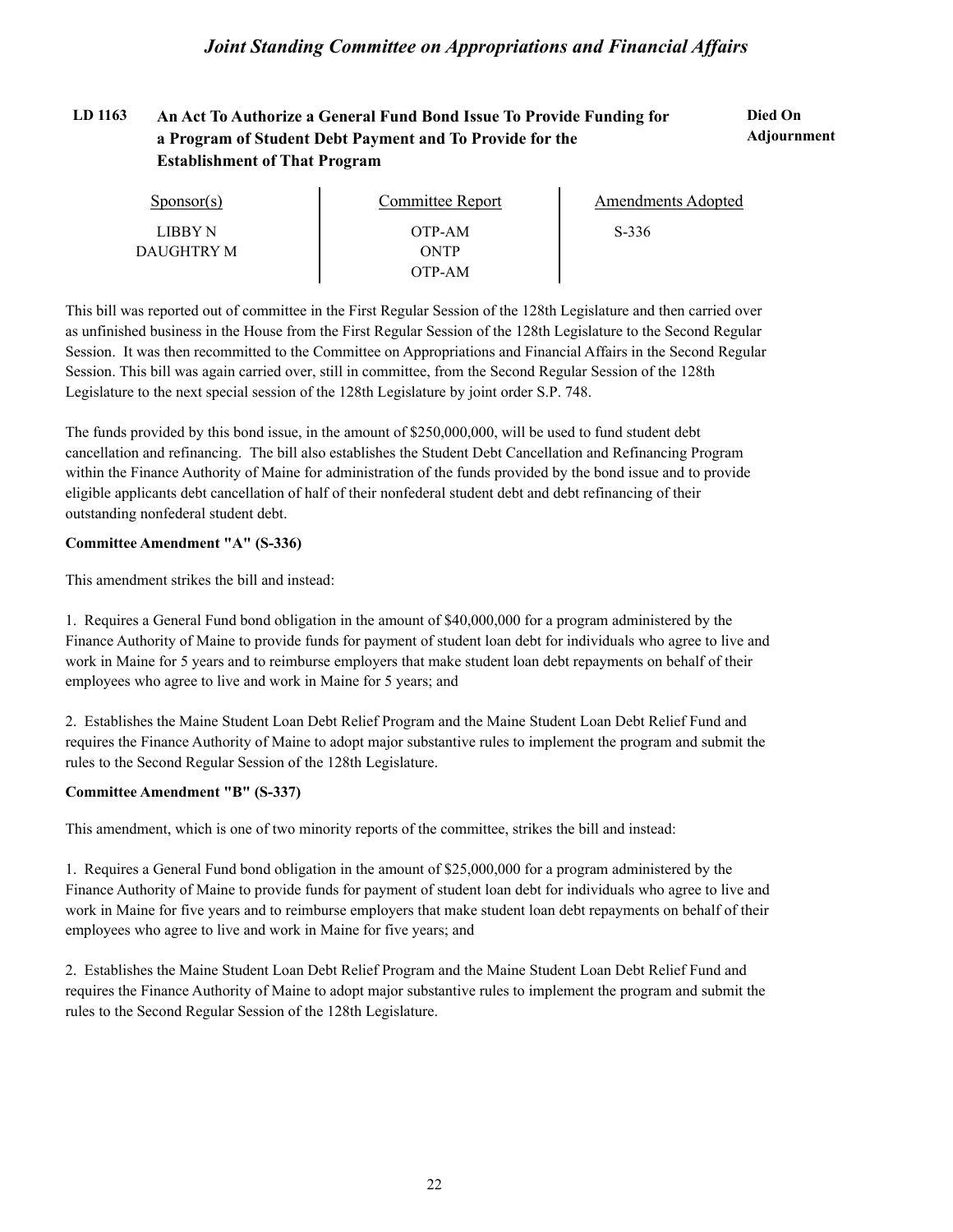# **LD 1330 Died On An Act To Authorize a General Fund Bond Issue To Facilitate Innovative Approaches to Regional School Facilities and To Establish the Maine Innovative Regional School Facilities Finance Program**

# **Adjournment**

| $S_{\text{ponsor}}(s)$ | Committee Report | <b>Amendments Adopted</b> |  |
|------------------------|------------------|---------------------------|--|
| GINZLER P              |                  |                           |  |

This bill was carried over from the First Regular Session of the 128th Legislature to the Second Regular Session by joint order H.P. 1138. This bill was again carried over, still in committee, from the Second Regular Session of the 128th Legislature to the next special session of the 128th Legislature by joint order S.P. 748.

The funds provided by the bond issue in Part A, in the amount of \$20,000,000, will be used to provide funds for the development of multidistrict, consolidated and integrated prekindergarten through 16 school facilities. Part B establishes the Maine Innovative Regional School Facilities Finance Program to promote efficient capital financing activities for innovative regional school facilities projects. It also establishes the Innovative Regional School Facilities Revolving Fund to support local efforts related to the program.

#### LD 1331 An Act To Authorize a General Fund Bond Issue To Recapitalize the **Died On Adjournment School Revolving Renovation Fund**

| $S_{\text{ponsor}(s)}$ | Committee Report | Amendments Adopted |  |
|------------------------|------------------|--------------------|--|
| <b>GINZLER P</b>       |                  |                    |  |

This bill was carried over from the First Regular Session of the 128th Legislature to the Second Regular Session by joint order H.P. 1138. This bill was again carried over, still in committee, from the Second Regular Session of the 128th Legislature to the next special session of the 128th Legislature by joint order S.P. 748.

The funds provided by this bond issue, in the amount of \$20,000,000, will be used to recapitalize the School Revolving Renovation Fund for the purpose of providing funds to public schools for renovation and capital repairs.

# **LD 1509 An Act To Prohibit Retired State Employees and Teachers from ONTP Returning to Work While Collecting Retirement Benefits**

| Sponsor(s)                  | Committee Report | Amendments Adopted |
|-----------------------------|------------------|--------------------|
| <b>SAMPSON H</b><br>MASON G | ONTP             |                    |

This bill was carried over from the First Regular Session of the 128th Legislature to the Second Regular Session by joint order H.P. 1138.

This bill prohibits retired state employees or retired teachers from returning to employment after retirement, either as a state employee or as a teacher, while collecting retirement benefits from the Maine Public Employees Retirement System. This prohibition does not apply to retired state employees or retired teachers who are hired as independent contractors pursuant to a service contract lasting less than one year or as a substitute teacher.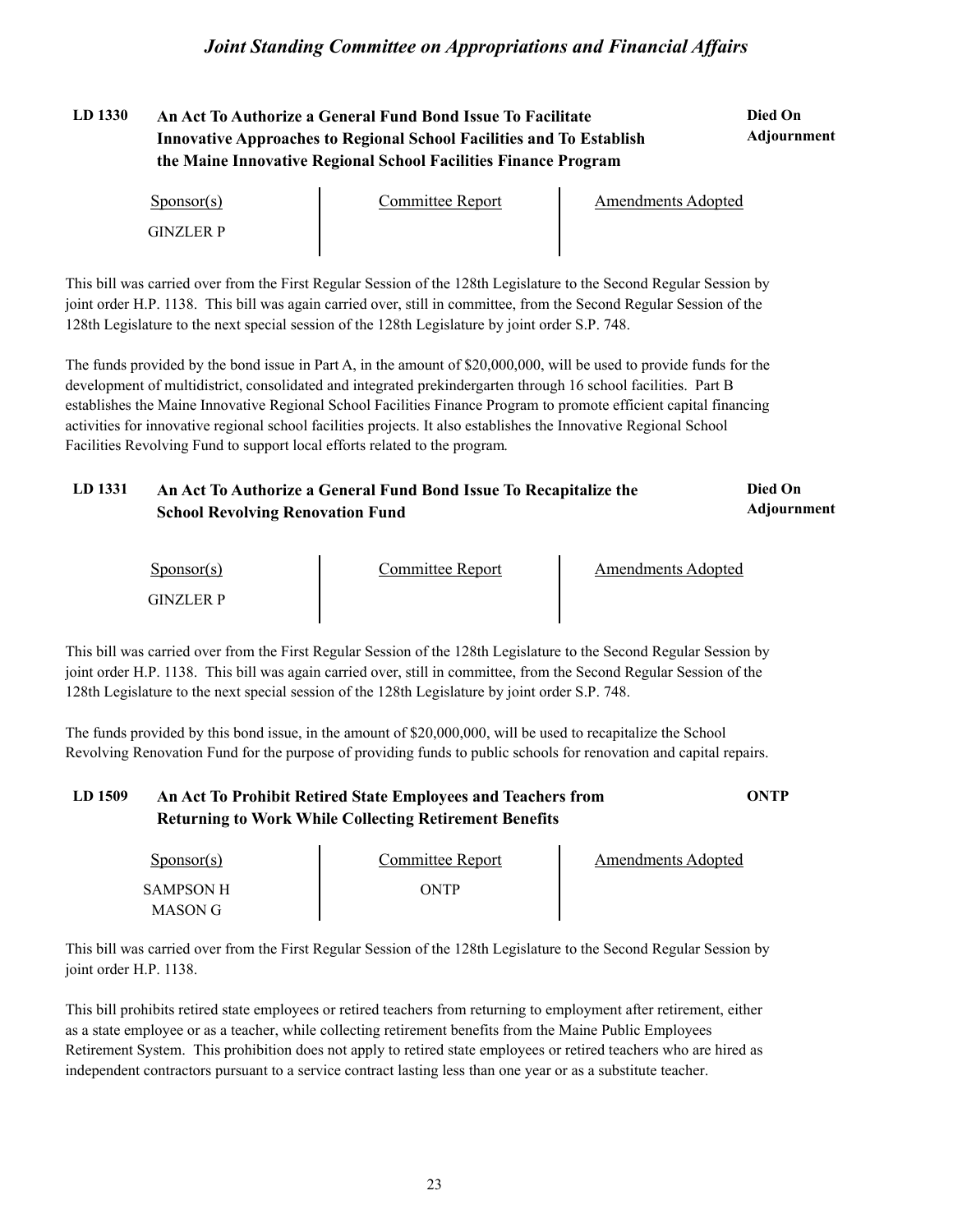## **LD 1510 An Act To Authorize a General Fund Bond Issue To Fund Wastewater PUBLIC 425 Infrastructure Projects**

| Sponsor(s) | Committee Report | Amendments Adopted |  |
|------------|------------------|--------------------|--|
| FREDETTE K | OTP-AM           | H-800              |  |
|            | NTP              |                    |  |

This bill was carried over from the First Regular Session of the 128th Legislature to the Second Regular Session by joint order H.P. 1138. This bill was again carried over, still in committee, from the Second Regular Session of the 128th Legislature to the next special session of the 128th Legislature by joint order S.P. 748.

The funds provided by this bond issue, in the amount of \$50,000,000, will be used to fund the replacement of malfunctioning septic systems, wastewater treatment facility planning, construction grants and hydrographic modeling in coastal watersheds, prioritizing areas with high-value shellfish resources, and assistance to homeowners whose homes are served by substandard or malfunctioning wastewater treatment systems.

#### **Committee Amendment "A" (H-800)**

This amendment, which is the majority report of the committee, changes the title, reduces the funds provided to the Wastewater Treatment Facility Planning and Construction Grants program by \$20,000,000 and changes the timing for the referendum.

#### **Enacted Law Summary**

Public Law 2017, chapter 425 provides for a bond issue of \$30,000,000 to be used to fund the replacement of malfunctioning septic systems, wastewater treatment facility planning, construction grants and hydrographic modeling in coastal watersheds, prioritizing areas with high-value shellfish resources, and assistance to homeowners whose homes are served by substandard or malfunctioning wastewater treatment systems.

The bond issue is subject to voter approval at a statewide election to be held in November, 2018.

#### LD 1511 An Act To Authorize a General Fund Bond Issue for the Protection of **Died On Adjournment Public Health and Marine Resources and To Achieve Cost Savings in State Facilities Owned by the Department of Marine Resources**

| $S_{\text{ponsor}}(s)$ | Committee Report | <b>Amendments Adopted</b> |  |
|------------------------|------------------|---------------------------|--|
| PIERCE J               |                  |                           |  |

This bill was carried over from the First Regular Session of the 128th Legislature to the Second Regular Session by joint order H.P. 1138. This bill was again carried over, still in committee, from the Second Regular Session of the 128th Legislature to the next special session of the 128th Legislature by joint order S.P. 748.

The funds provided by this bond issue, in the amount of \$2,373,000, will be used to protect public health while preserving access to marine resources for commercial and recreational harvest, ensure effective enforcement of the marine resources laws and achieve cost savings at state facilities of the Department of Marine Resources.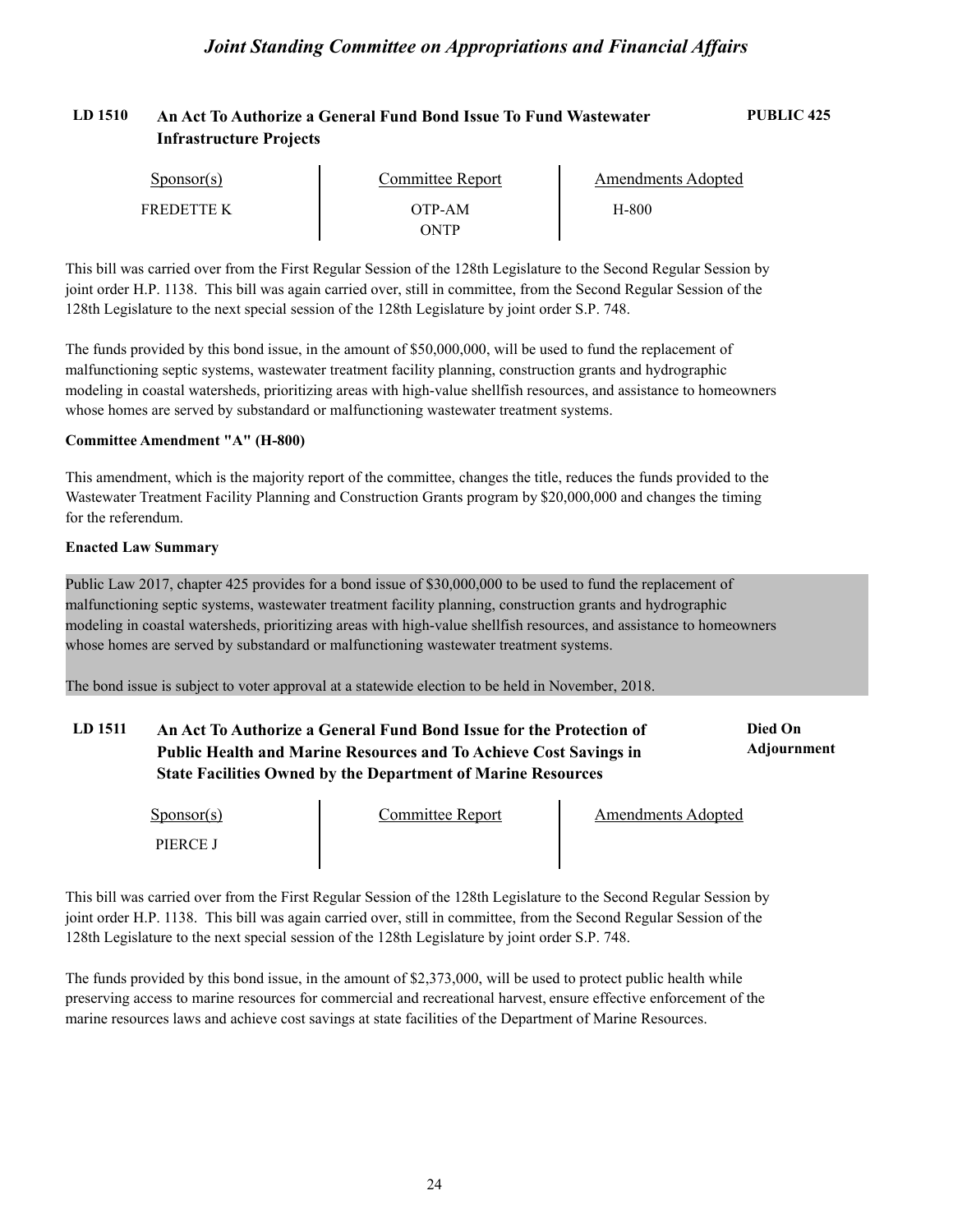#### **LD 1562 Died On An Act To Authorize a General Fund Bond Issue To Capitalize a Career Adjournment and Technical Revolving Equipment and Renovation Fund**

| $S_{\text{PON}(\text{S})}$                                                                                          | <b>Committee Report</b> | <b>Amendments Adopted</b> |
|---------------------------------------------------------------------------------------------------------------------|-------------------------|---------------------------|
| LANGLEY B                                                                                                           |                         |                           |
| This bill was carried over from the First Regular Session of the 128th Legislature to the Second Regular Session by |                         |                           |
| joint order H.P. 1138. This bill was again carried over, still in committee, from the Second Regular Session of the |                         |                           |
| 128th Legislature to the next special session of the 128th Legislature by joint order S.P. 748.                     |                         |                           |

Part A provides funds in the amount of \$10,000,000, to be used to capitalize a career and technical revolving equipment and renovation fund to purchase equipment for and make capital improvements to state career and technical education centers and regions. Part B establishes the Maine Career and Technical Education Finance Program to promote efficient capital financing activities for the equipment for and renovation and repair of career and technical education facilities. It also establishes the Career and Technical Education Revolving Fund to support local efforts related to the program.

#### LD 1586 An Act To Appropriate Funds To Provide Sea Protection and Public **Died Between Houses Access to the Historic Whaleback Lighthouse in Kittery**

| <u>Sponsor(s)</u> | Committee Report | Amendments Adopted |
|-------------------|------------------|--------------------|
| RYKERSON D        | ONTP             |                    |
| HILL D            | ОТР-АМ           |                    |

This bill was carried over from the First Regular Session of the 128th Legislature to the Second Regular Session by joint order H.P. 1138.

This bill provides a one-time General Fund appropriation of \$150,000 to the Department of Administrative and Financial Services for the Whaleback Lighthouse in Kittery to construct a breakwater, dock and gangway.

### **Committee Amendment "A" (H-614)**

This amendment is the minority report of the committee. It moves the one-time appropriation to the Department of Administrative and Financial Services for the Whaleback Lighthouse in Kittery to construct a breakwater, dock and gangway from fiscal years 2017-18 to 2018-19.

#### LD 1602 An Act To Authorize a General Fund Bond Issue for Agricultural Water **Died On Adjournment Resource Development and Marketing**

| $S_{\text{ponsor}}(s)$ | Committee Report | Amendments Adopted |  |
|------------------------|------------------|--------------------|--|
| MAREAN D-              |                  |                    |  |

This bill was carried over from the First Regular Session of the 128th Legislature to the Second Regular Session by joint order H.P. 1138. This bill was again carried over, still in committee, from the Second Regular Session of the 128th Legislature to the next special session of the 128th Legislature by joint order S.P. 748.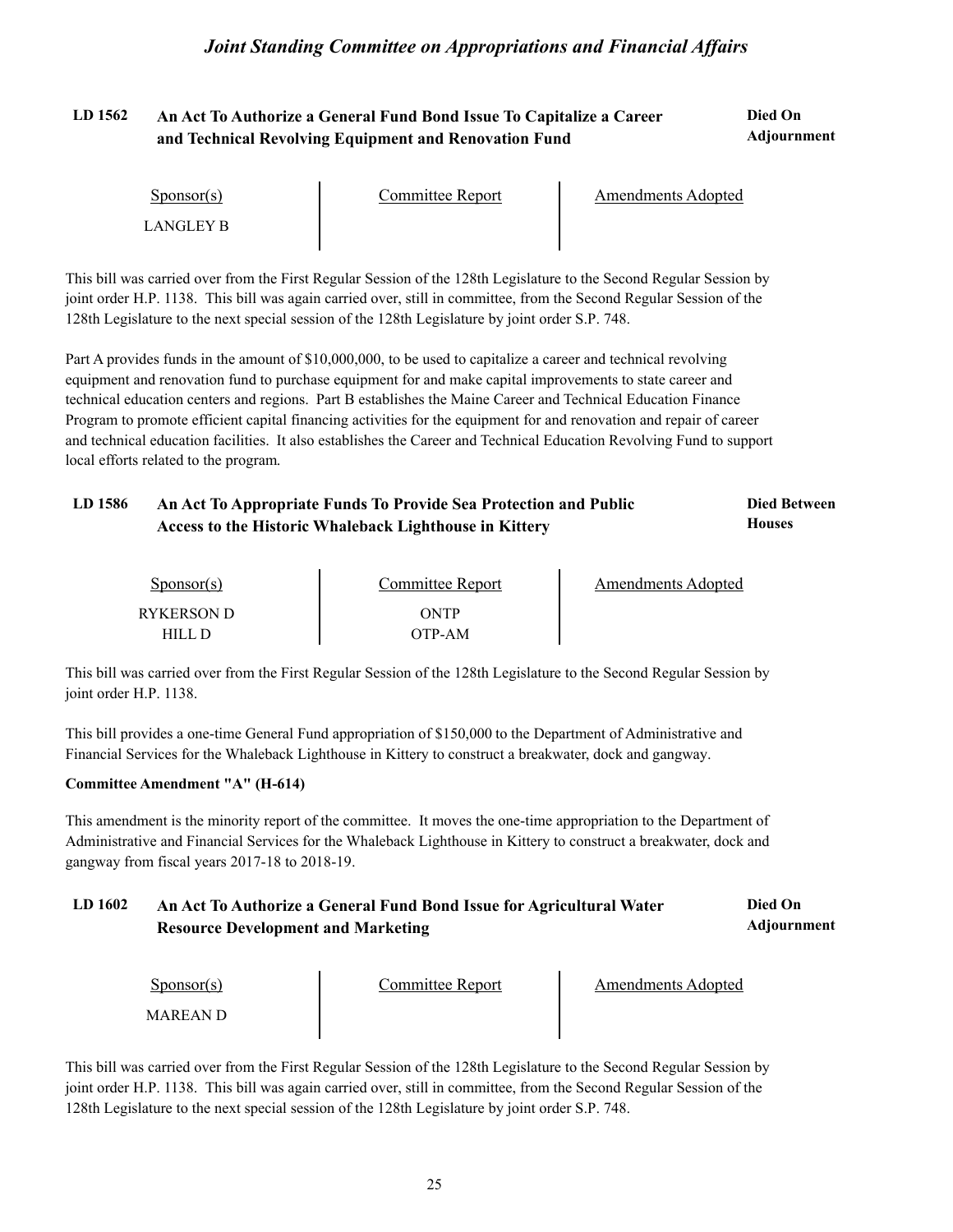The funds provided by this bond issue, in the amount of \$3,150,000, will be used for sustainable agricultural water sources and irrigation system development and for necessary renovations to the State of Maine Building at the Eastern States Exposition.

#### LD 1613 An Act To Authorize a General Fund Bond Issue To Assist in the **Died On Adjournment Commercialization of Maine Products and Services**

| Sponsor(s)   | Committee Report | Amendments Adopted |  |
|--------------|------------------|--------------------|--|
| VOLK A       | OTP-AM           | $S-335$            |  |
| MASTRACCIO A | )NTP             |                    |  |

This bill was reported out of committee in the First Regular Session of the 128th Legislature. Committee amendment "A" (S-335), which increased the amount of the bond, was the majority report of the committee and was subsequenetly adopted in both houses but with different House and Senate amendments. It was then carried over as unfinished business in the House from the First Regular Session to the Second Regular Session by joint order H.P. 1138. It was recommitted to the Committee on Appropriations and Financial Affairs in the Second Regular Session. This bill was again carried over, still in committee, from the Second Regular Session of the 128th Legislature to the next special session of the 128th Legislature by joint order S.P. 748.

The funds provided by this bond issue, in the amount of \$50,000,000, will be used to further accelerate growth and capital investment in businesses in the State by leveraging private investment for the purpose of generating new revenue and providing new jobs.

#### LD 1614 An Act To Authorize a General Fund Bond Issue To Fund the Maine **Died On Adjournment Science, Technology, Engineering and Mathematics Loan Program**

| $S_{\text{ponsor}}(s)$ | Committee Report | <b>Amendments Adopted</b> |  |
|------------------------|------------------|---------------------------|--|
| VOLK A<br>FECTEAU R    |                  |                           |  |

This bill was carried over from the First Regular Session of the 128th Legislature to the Second Regular Session by joint order H.P. 1138. This bill was again carried over, still in committee, from the Second Regular Session of the 128th Legislature to the next special session of the 128th Legislature by joint order S.P. 748.

The funds provided by this bond issue, in the amount of \$10,000,000, will be used by the Maine Science, Technology, Engineering and Mathematics Loan Program within the Finance Authority of Maine to provide loans in amounts up to \$7,500 per year for a maximum of five years to selected students in this State pursuing undergraduate and graduate degrees in the fields of science, computer science, technology, engineering and mathematics.

| LD 1649 | An Act To Provide Funding for Geographic Information System<br><b>Services</b> | PUBLIC 315<br><b>EMERGENCY</b> |
|---------|--------------------------------------------------------------------------------|--------------------------------|
|         |                                                                                |                                |

| $S_{\text{ponsor}}(s)$ | Committee Report | <b>Amendments Adopted</b> |
|------------------------|------------------|---------------------------|
| <b>HAMPER J</b>        | <b>TTP</b>       |                           |

This bill provides funding to agencies to pay for services provided by the Department of Administrative and Financial Services, Office of Geographic Information Systems and Maine Library of Geographic Information.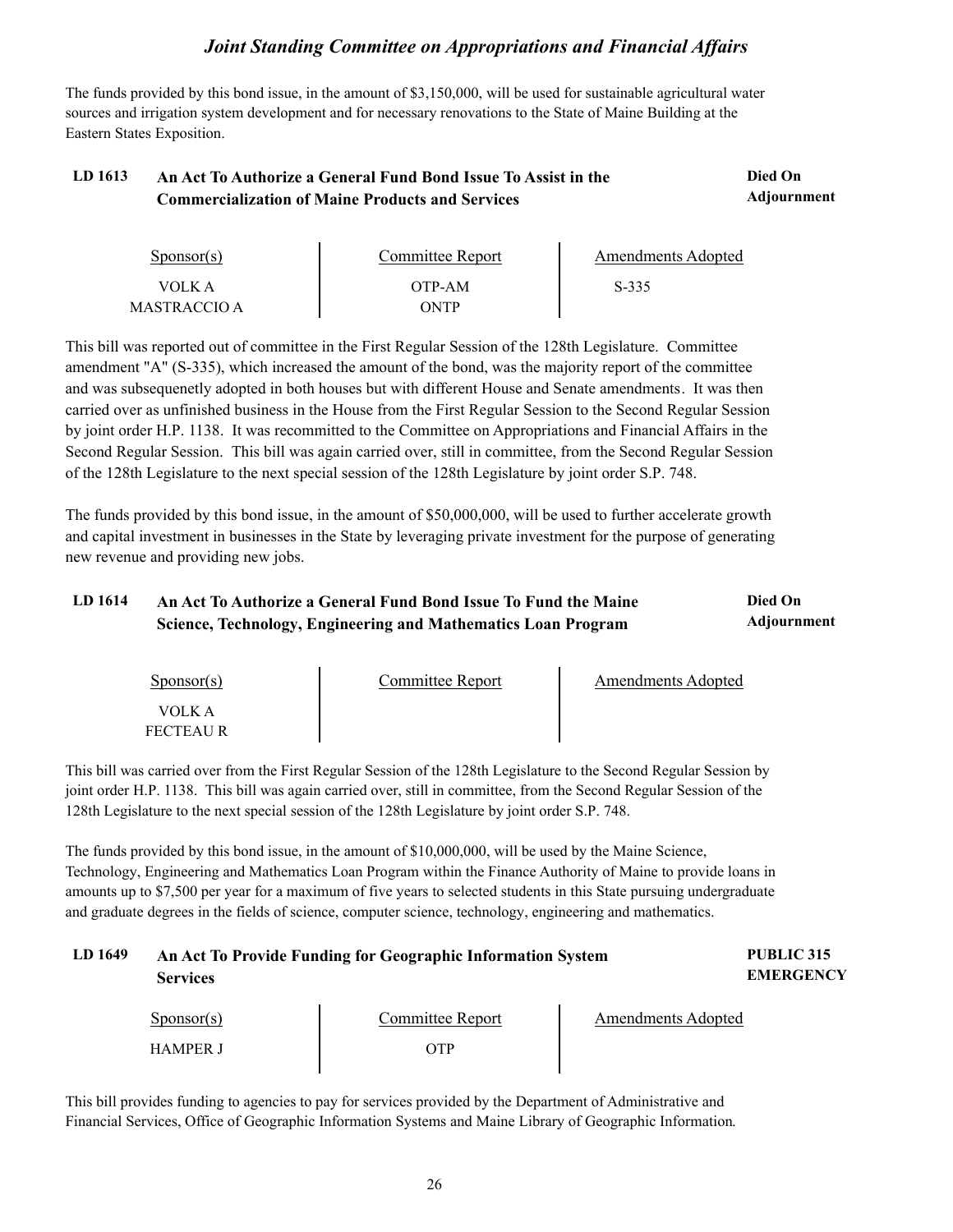### **Enacted Law Summary**

Public Law 2017, chapter 315 provides funding to agencies to pay for services provided by the Department of Administrative and Financial Services, Office of Geographic Information Systems and Maine Library of Geographic Information.

Public Law 2017, chapter 315 was enacted as an emergency measure effective October 31, 2017.

# **LD 1653 An Act To Amend the Laws Governing Retirement Benefits for Capitol PUBLIC 439 Police Officers**

| $S_{\text{PONSOT}}(s)$ | <b>Committee Report</b> | <b>Amendments Adopted</b> |  |
|------------------------|-------------------------|---------------------------|--|
| KATZ R                 | OTP-AM<br>ONTP          | S-366                     |  |

This bill was carried over from the Second Regular Session of the 128th Legislature on the Special Appropriations Table to the next special session of the 128th Legislature by joint order S.P. 748.

This bill provides that service retirement benefits for a Capitol Police officer in the employment of the Department of Public Safety must be computed on the basis of all of the member's creditable service, regardless of when that service was earned.

### **Committee Amendment "A" (S-366)**

This amendment, which is the majority report of the committee, makes technical drafting changes to the bill. It also makes clear that the provisions of the bill apply only to those Capitol Police officers employed in that capacity as of the effective date of the legislation.

The amendment also adds an appropriations and allocations section.

### **Enacted Law Summary**

Public Law 2017, chapter 439 provides that service retirement benefits for a Capitol Police officer in the employment of the Department of Public Safety as of the effective date of this public law must be computed on the basis of all of the member's creditable service, regardless of when that service was earned and provides an appropriation to the Maine Public Employees Retirement System to fund the associated costs.

#### LD 1760 An Act To Authorize a General Fund Bond Issue To Acquire Significant **Died On Adjournment Historic Properties for Resale and Rehabilitation**

| $S_{\text{PON}(\text{S})}$ | Committee Report | <b>Amendments Adopted</b> |  |
|----------------------------|------------------|---------------------------|--|
| CAMPBELL R-                |                  |                           |  |

This bill was carried over from the Second Regular Session of the 128th Legislature to the next special session of the 128th Legislature by joint order S.P. 748.

The funds provided by this bond issue, in the amount of \$1,050,000, will be used to provide funds to the Maine Historic Preservation Commission to capitalize the Historic Preservation Revolving Fund for the purpose of acquiring significant historic properties for resale and rehabilitation.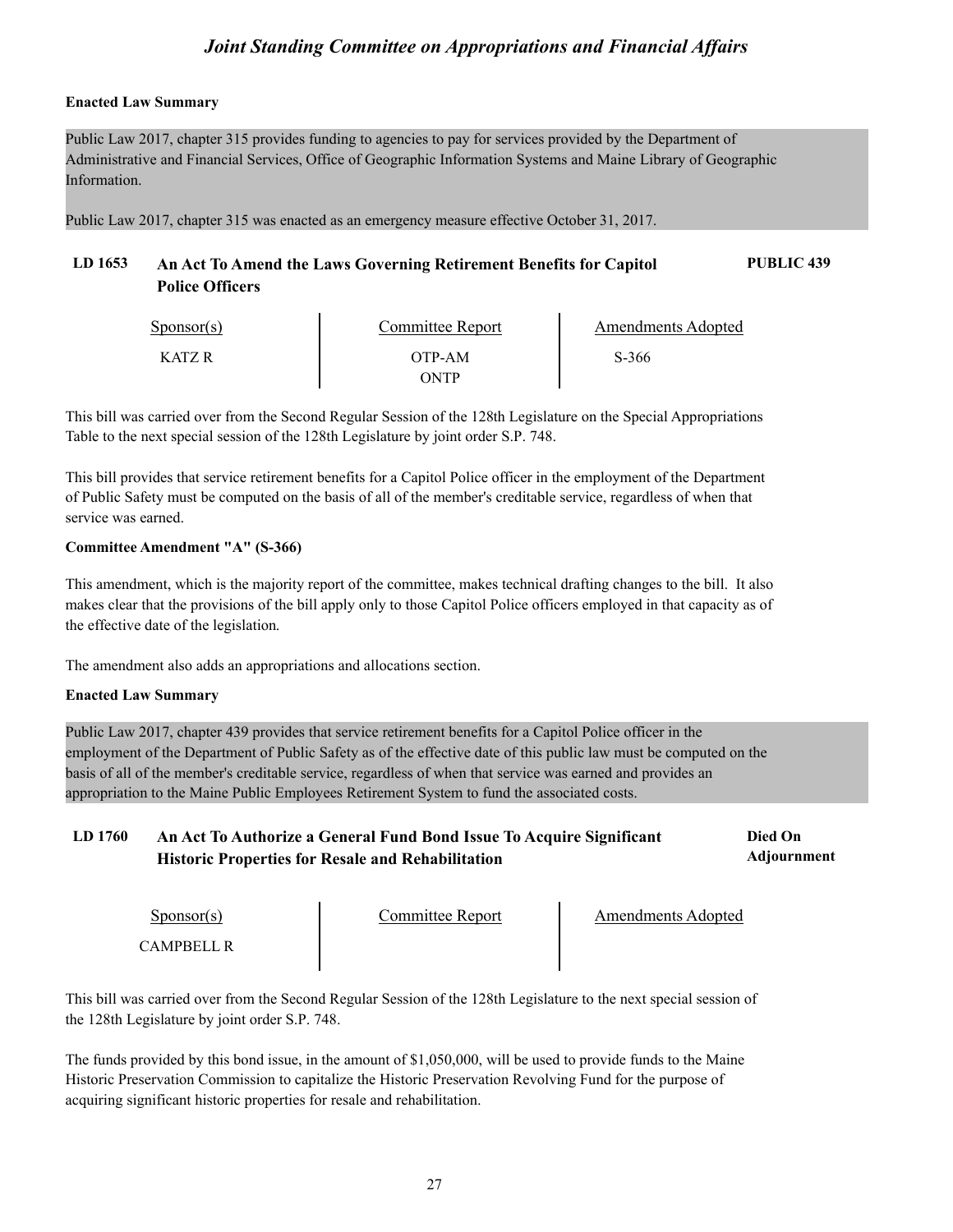# **LD 1815 An Act To Authorize a General Fund Bond Issue To Improve PUBLIC 467 Multimodal Facilities, Highways and Bridges and Municipal Culverts**

| $S_{\text{ponsor}}(s)$ | Committee Report | Amendments Adopted |  |
|------------------------|------------------|--------------------|--|
| <b>HAMPER J</b>        | )TP-AM           | S-531              |  |

This bill was carried over from the Second Regular Session of the 128th Legislature to the next special session of the 128th Legislature by joint order S.P. 748.

The funds provided by this bond issue, in the amount of \$100,000,000, will be used for construction, reconstruction and rehabilitation of highways and bridges and for facilities and equipment related to ports, harbors, marine transportation, freight and passenger railroads, aviation, transit and bicycle and pedestrian trails, matching an estimated \$137,000,000 in federal and other funds.

### **Committee Amendment "A" (S-531)**

This amendment authorizes the issuance of \$1,000,000 in General Fund bonds for improvements to, and remediation of, the Maine Maritime Academy's waterfront pier in Castine and \$5,000,000 in General Fund bonds for a competitive grant program that matches local funding for the upgrade of municipal culverts at stream crossings.

### **Enacted Law Summary**

Public Law 2017, chapter 467 provides for a bond issue totaling \$106,000,000 with \$100,000,000, to be used for construction, reconstruction and rehabilitation of highways and bridges and for facilities and equipment related to ports, harbors, marine transportation, freight and passenger railroads, aviation, transit and bicycle and pedestrian trails, matching an estimated \$137,000,000 in federal and other funds; and \$5,000,000 to be used for the upgrade of municipal culverts at stream crossings.

The bond issue is subject to voter approval at a statewide election to be held in November, 2018.

GROHMAN M

#### LD 1834 An Act To Authorize a General Fund Bond Issue To Provide for Student **Died On Adjournment Loan Debt Relief**

Sponsor(s)

Committee Report Fig. 2. Amendments Adopted

This bill was carried over from the Second Regular Session of the 128th Legislature to the next special session of the 128th Legislature by joint order S.P. 748.

The funds provided by this bond issue, in the amount of \$50,000,000, will be used to provide funds to the Finance Authority of Maine for zero-interest student loans and loan consolidation or refinancing interest rate reductions for certain Maine residents who agree to live and work in Maine for at least five years. The bill creates the Maine Student Loan Debt Relief Program. Under the program, zero-interest loans up to \$10,000 per year for a maximum of five years are available to certain Maine residents who study at qualified in-state institutions of higher education and agree to live and work in Maine for at least five years following graduation. Loans bearing an annual interest rate of the prime rate of interest plus 2% are available to those who do not live and work in the State upon graduation. The Finance Authority of Maine may provide interest rate reduction payments to residents who use the authority's existing loan consolidation and refinancing program. This option is available to individuals who studied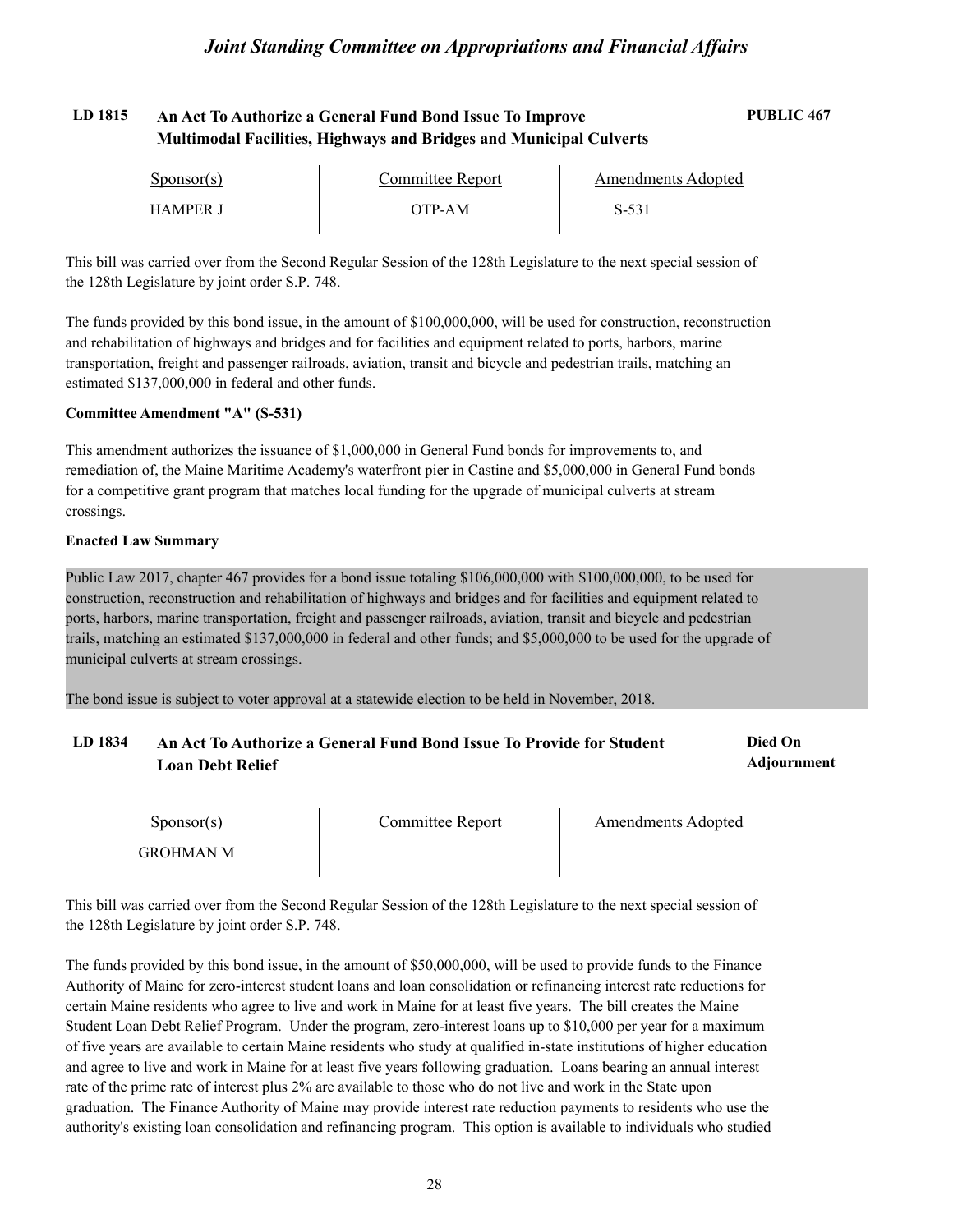in Maine or outside of Maine and agree to live and work in Maine for at least five years. The bill exempts from Maine income tax any benefits received under the program to the extent included in federal adjusted gross income and prohibits individuals who have received benefits under the program from receiving the Maine educational opportunity tax credit.

#### LD 1867 An Act To Reestablish Certain Positions within the Department of **Died Between Houses Health and Human Services**

| $S_{\text{PON}(\text{S})}$ | Committee Report | Amendments Adopted |
|----------------------------|------------------|--------------------|
| <b>CHACE P</b>             | ONTP             |                    |
|                            | )TP              |                    |

This bill was carried over from the Second Regular Session of the 128th Legislature to the next special session of the 128th Legislature by joint order S.P. 748.

This bill establishes eight positions in the Department of Health and Human Services to replace positions that were eliminated by Public Law 2017, chapter 284, Part ZZZZZZ, section 9.

#### LD 1883 An Act To Authorize a General Fund Bond Issue To Strengthen School **Died On Adjournment Security**

| Sponsor(s)                  | Committee Report | Amendments Adopted |  |
|-----------------------------|------------------|--------------------|--|
| <b>COREY P</b><br>DIAMOND B |                  |                    |  |

This bill was carried over from the Second Regular Session of the 128th Legislature to the next special session of the 128th Legislature by joint order S.P. 748.

The funds provided by this bond issue, in the amount of \$20,000,000, will be used to strengthen school security. The bill establishes the Maine School Security Enhancement Fund to provide loans to school administrative units to enhance security in schools and provides \$19,500,000 to the fund for this purpose. The bill also creates a school safety center within the Department of Education and provides \$500,000 for this purpose.

**LD 1907 RESOLVE 57 Resolve, To Continue a Review of the State Employee and Teacher Retirement Plan**

**EMERGENCY**

Sponsor(s) Committee Report Amendments Adopted

This resolve was reported by the committee pursuant to Joint Rule 353.

This resolve directs the Maine Public Employees Retirement System and the Department of Administrative and Financial Services, within their existing resources, to continue the working group to evaluate and design retirement plan options for all state employees and teachers. The Maine Public Employees Retirement System is directed to submit the final recommendation of the working group, including any necessary implementing legislation, to the joint standing committee of the Legislature having jurisdiction over retirement matters by December 1, 2019.

### **Enacted Law Summary**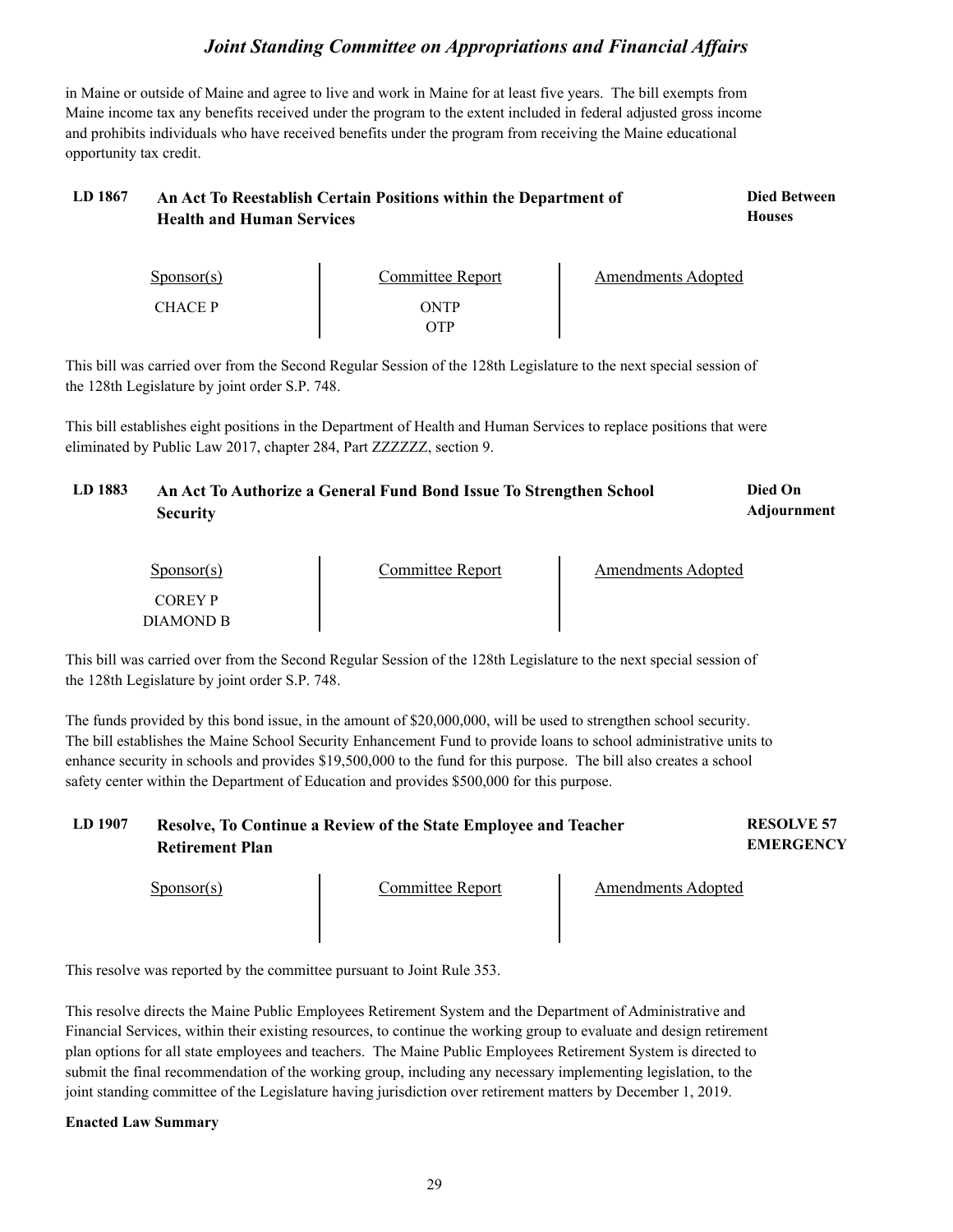Resolve 2017, chapter 57 directs the Maine Public Employees Retirement System and the Department of Administrative and Financial Services, within their existing resources, to continue the working group to evaluate and design retirement plan options for all state employees and teachers. The Maine Public Employees Retirement System is directed to submit the final recommendation of the working group, including any necessary implementing legislation, to the joint standing committee of the Legislature having jurisdiction over retirement matters by December 1, 2019.

Resolve 2017, chapter 57 was finally passed as an emergency measure effective May 2, 2018.

### LD 1908 An Act To Increase Funding in the Maine Budget Stabilization Fund **Died On**

**Adjournment**

| $S_{\text{ponsor}}(s)$ | Committee Report | <b>Amendments Adopted</b> |
|------------------------|------------------|---------------------------|
| HAMPER J               |                  |                           |

This bill was carried over from the Second Regular Session of the 128th Legislature to the next special session of the 128th Legislature by joint order S.P. 748. This bill was not referred to committee.

Part A transfers \$5,000,000 from Other Special Revenue Funds in the Department of Professional and Financial Regulation to the Maine Budget Stabilization Fund.

Part B transfers \$20,000,000 from the Personal Services line category in the Department of Administrative and Financial Services, Salary Plan program, General Fund carrying account to the unappropriated surplus of the General Fund and transfers \$20,000,000 from the unappropriated surplus of the General Fund to the Maine Budget Stabilization Fund.

Part C transfers \$2,231,089 in settlement funds received pursuant to an assurance of discontinuance in the matter of Moody's Corporation, Moody's Investors Service, Inc. and Moody's Analytics, Inc. to the Maine Budget Stabilization Fund.

Part D transfers \$6,362,226 from the unappropriated surplus of the General Fund to the Maine Budget Stabilization Fund.

Part E credits interest earned on the investments of the General Fund and special revenue funds to replenish the Disaster Recovery Fund, subject to its existing statutory cap, and the Maine Budget Stabilization Fund.

### **LD 1925 An Act To Provide Funding for the Conduct of Elections Veto Sustained**

| $S_{\text{ponsor}}(s)$ | Committee Report  | Amendments Adopted        |
|------------------------|-------------------|---------------------------|
|                        | WР<br><b>DNTP</b> | <b>GATTINE D</b><br>H-812 |

This bill, which is the report of the Joint Standing Committee on Appropriations and Financial Affairs, provides additional one-time funds to the Secretary of State for the administration of the general election in November 2018 due to the need to include a separate ballot page.

### **House Amendment "A" (H-812)**

This amendment removes the emergency preamble and emergency clause.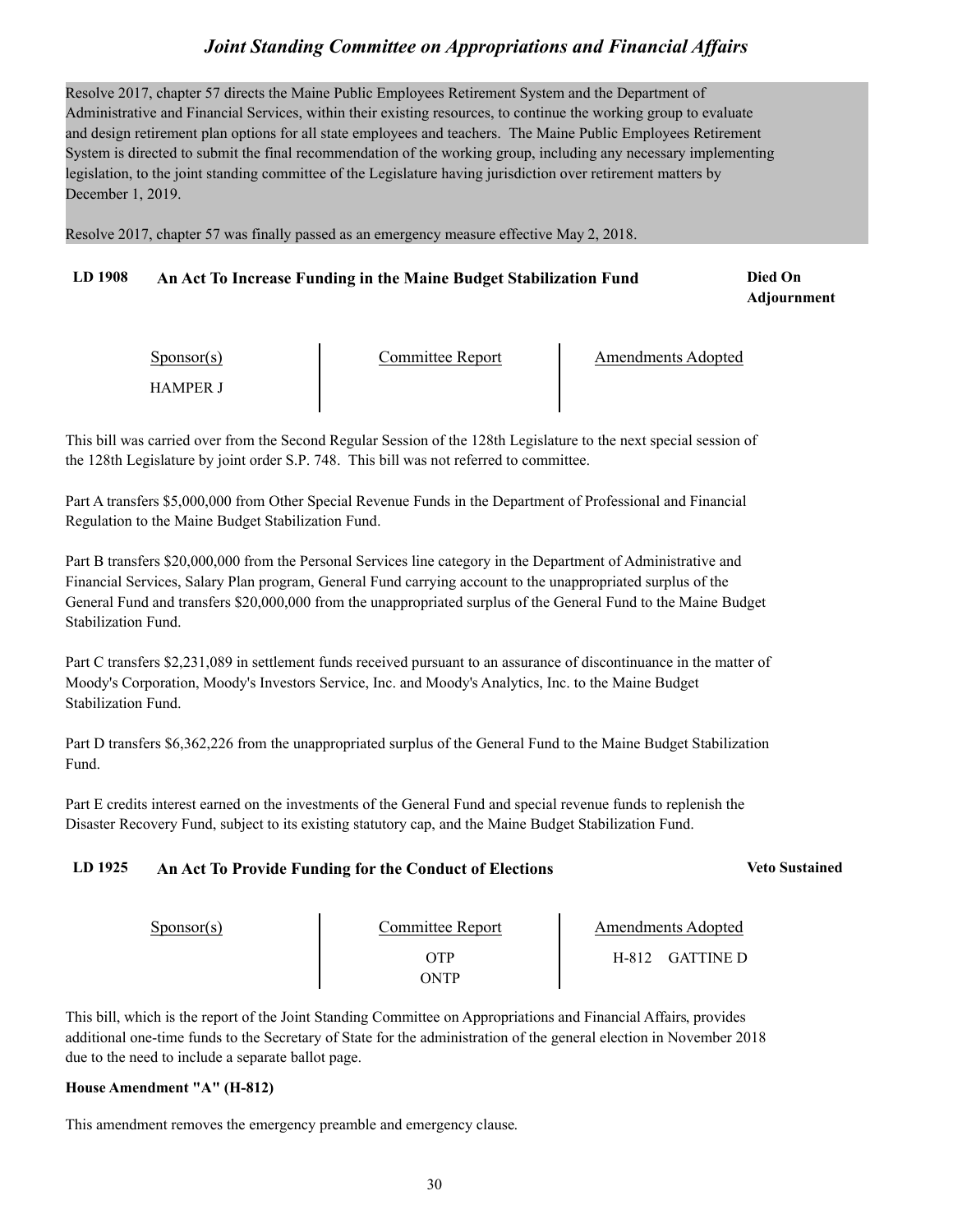# **SUBJECT INDEX**

# *Budget Bills*

| <b>Enacted</b>     |                                                                                                                                                                                                                          |                                       |
|--------------------|--------------------------------------------------------------------------------------------------------------------------------------------------------------------------------------------------------------------------|---------------------------------------|
| LD 924             | An Act Making Certain Supplemental Appropriations and Allocations and Changing Certain<br>Provisions of the Law Necessary to the Proper Operations of State Government                                                   | PUBLIC 459<br><b>EMERGENCY</b>        |
| LD 925             | An Act Making Certain Appropriations and Allocations and Changing Certain Provisions of<br>the Law Necessary to the Proper Operations of State Government                                                                | PUBLIC 460<br><b>EMERGENCY</b>        |
| <b>Not Enacted</b> |                                                                                                                                                                                                                          |                                       |
| LD 837             | An Act To Provide Supplemental Appropriations and Allocations for the Operations of State<br>Government                                                                                                                  | Veto Sustained                        |
|                    | <b>General Obligation Bond Bills</b>                                                                                                                                                                                     |                                       |
| <b>Enacted</b>     |                                                                                                                                                                                                                          |                                       |
| LD 836             | An Act To Authorize a General Fund Bond Issue To Build Maine's Workforce Development<br>Capacity by Modernizing and Improving the Facilities and Infrastructure of Maine's Public<br>Universities and Community Colleges | PUBLIC <sub>465</sub>                 |
| LD 1510            | An Act To Authorize a General Fund Bond Issue To Fund Wastewater Infrastructure Projects                                                                                                                                 | PUBLIC 425                            |
| LD 1815            | An Act To Authorize a General Fund Bond Issue To Improve Multimodal Facilities, Highways<br>and Bridges and Municipal Culverts                                                                                           | PUBLIC <sub>467</sub>                 |
| <b>Not Enacted</b> |                                                                                                                                                                                                                          |                                       |
| LD 47              | An Act To Authorize a General Fund Bond Issue To Fund Equipment for Career and<br><b>Technical Education Centers</b>                                                                                                     | Died On<br>Adjournment                |
| LD 139             | An Act To Authorize a General Fund Bond Issue for Maine's Community Colleges                                                                                                                                             | Died On<br>Adjournment                |
| LD 143             | An Act To Provide Funding for Upgrades of Learning Spaces and Other Projects Funded by<br>the School Revolving Renovation Fund                                                                                           | Died On<br>Adjournment                |
| LD 178             | An Act To Authorize a General Fund Bond Issue To Provide Jobs, Improve Road<br><b>Infrastructure and Protect Water Resources</b>                                                                                         | Died On<br>Adjournment                |
| LD 292             | An Act To Authorize a General Fund Bond Issue To Invest in Maine's Rail Infrastructure and<br><b>Expand Passenger Rail Service</b>                                                                                       | Died On<br>Adjournment                |
| LD 316             | An Act To Authorize a General Fund Bond Issue for Railways                                                                                                                                                               | Died On                               |
| LD 317             | An Act To Authorize a General Fund Bond Issue To Improve Highways, Bridges and<br><b>Multimodal Facilities</b>                                                                                                           | Adjournment<br>Died On<br>Adjournment |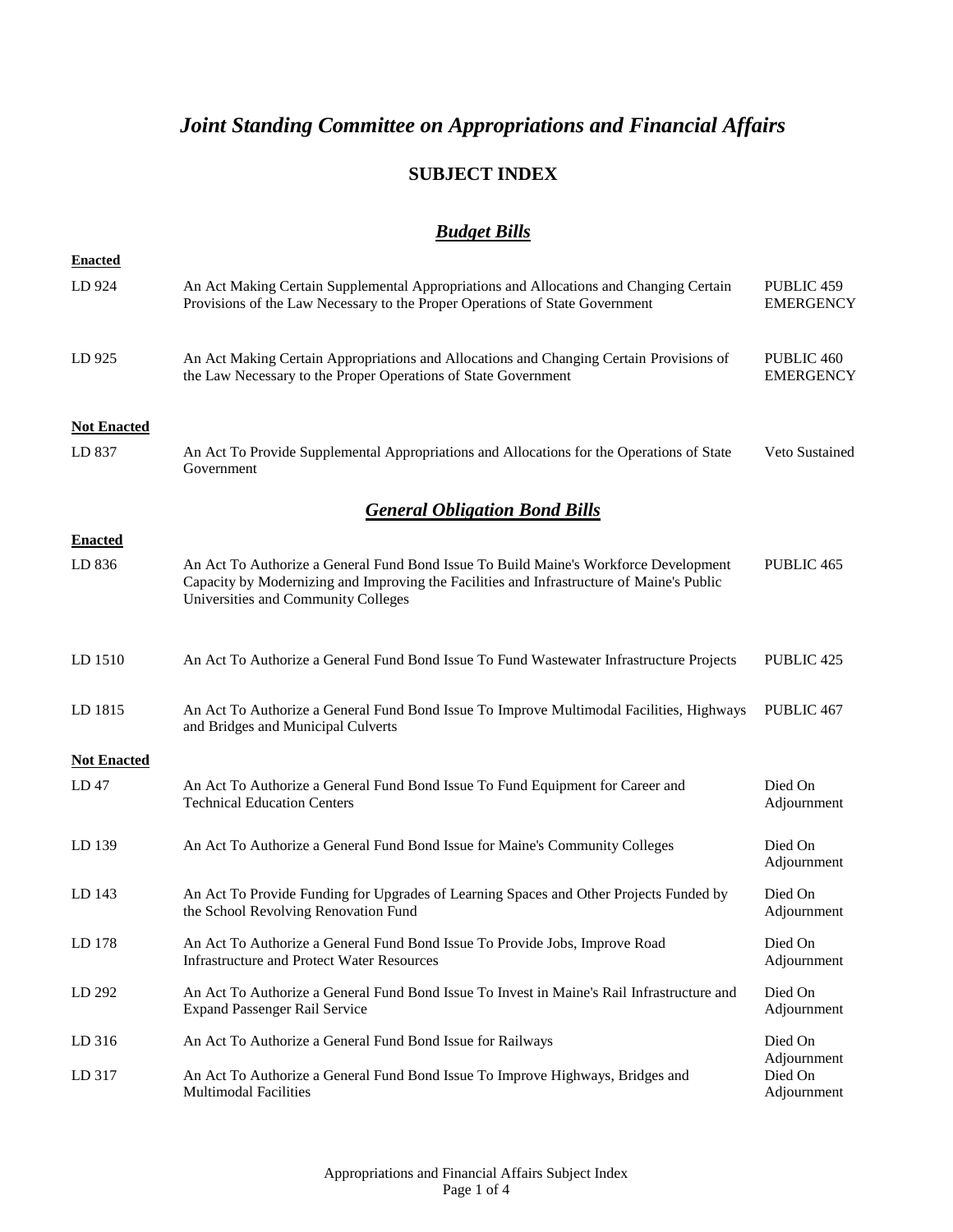| LD 318  | An Act To Authorize a General Fund Bond Issue to Support Economic Development with<br>High-Resolution Geospatial Data                                                                                  | Died On<br>Adjournment |
|---------|--------------------------------------------------------------------------------------------------------------------------------------------------------------------------------------------------------|------------------------|
| LD 319  | An Act To Authorize a General Fund Bond Issue for Riverfront Community Development                                                                                                                     | Died On<br>Adjournment |
| LD 345  | An Act To Authorize a General Fund Bond Issue To Upgrade and Replace Infrastructure of the<br>Maine Public Broadcasting Corporation                                                                    | Died On<br>Adjournment |
| LD 376  | An Act To Authorize a General Fund Bond Issue for a New Engineering Design and Education<br>Center at the University of Maine                                                                          | <b>ONTP</b>            |
| LD 416  | An Act To Authorize a General Fund Bond Issue To Strengthen Maine's Groundfish Permit<br>Bank                                                                                                          | Died On<br>Adjournment |
| LD 467  | An Act To Authorize a General Fund Bond Issue To Address Changes in Sea Level                                                                                                                          | Died On<br>Adjournment |
| LD 520  | An Act To Authorize a General Fund Bond Issue To Increase Rural Maine's Access to<br><b>Broadband Internet Service</b>                                                                                 | Died On<br>Adjournment |
| LD 546  | An Act To Authorize a General Fund Bond Issue To Support Biological Research in Maine                                                                                                                  | Died On<br>Adjournment |
| LD 590  | An Act To Authorize a General Fund Bond Issue To Invest in Maine's Rail Infrastructure                                                                                                                 | Died On<br>Adjournment |
| LD 638  | An Act To Authorize a General Fund Bond Issue for Transportation Projects                                                                                                                              | Died On<br>Adjournment |
| LD 675  | An Act To Authorize a General Fund Bond Issue for Food Processing Infrastructure in<br>Targeted Areas of the State                                                                                     | Died On<br>Adjournment |
| LD 735  | An Act To Authorize a General Fund Bond Issue To Support the Independence of Maine's<br>Seniors                                                                                                        | Died On<br>Adjournment |
| LD 743  | An Act To Authorize a General Fund Bond Issue To Promote and Improve the Intermodal<br>Transportation System in Maine                                                                                  | Died On<br>Adjournment |
| LD 897  | An Act To Authorize a General Fund Bond Issue To Encourage Efficient Biomass Thermal<br>and Power Projects in Maine                                                                                    | Died On<br>Adjournment |
| LD 953  | An Act To Authorize a General Fund Bond Issue To Support the Biomass Industry                                                                                                                          | <b>ONTP</b>            |
| LD 955  | An Act To Authorize a General Fund Bond Issue To Recapitalize the Municipal Investment<br><b>Trust Fund</b>                                                                                            | Died On<br>Adjournment |
| LD 964  | An Act To Authorize a General Fund Bond Issue To Upgrade Municipal Culverts at Stream<br>Crossings                                                                                                     | Died On<br>Adjournment |
| LD 1118 | An Act To Authorize a General Fund Bond Issue To Support Local Infrastructure                                                                                                                          | Died On<br>Adjournment |
| LD 1163 | An Act To Authorize a General Fund Bond Issue To Provide Funding for a Program of Student<br>Debt Payment and To Provide for the Establishment of That Program                                         | Died On<br>Adjournment |
| LD 1330 | An Act To Authorize a General Fund Bond Issue To Facilitate Innovative Approaches to<br>Regional School Facilities and To Establish the Maine Innovative Regional School Facilities<br>Finance Program | Died On<br>Adjournment |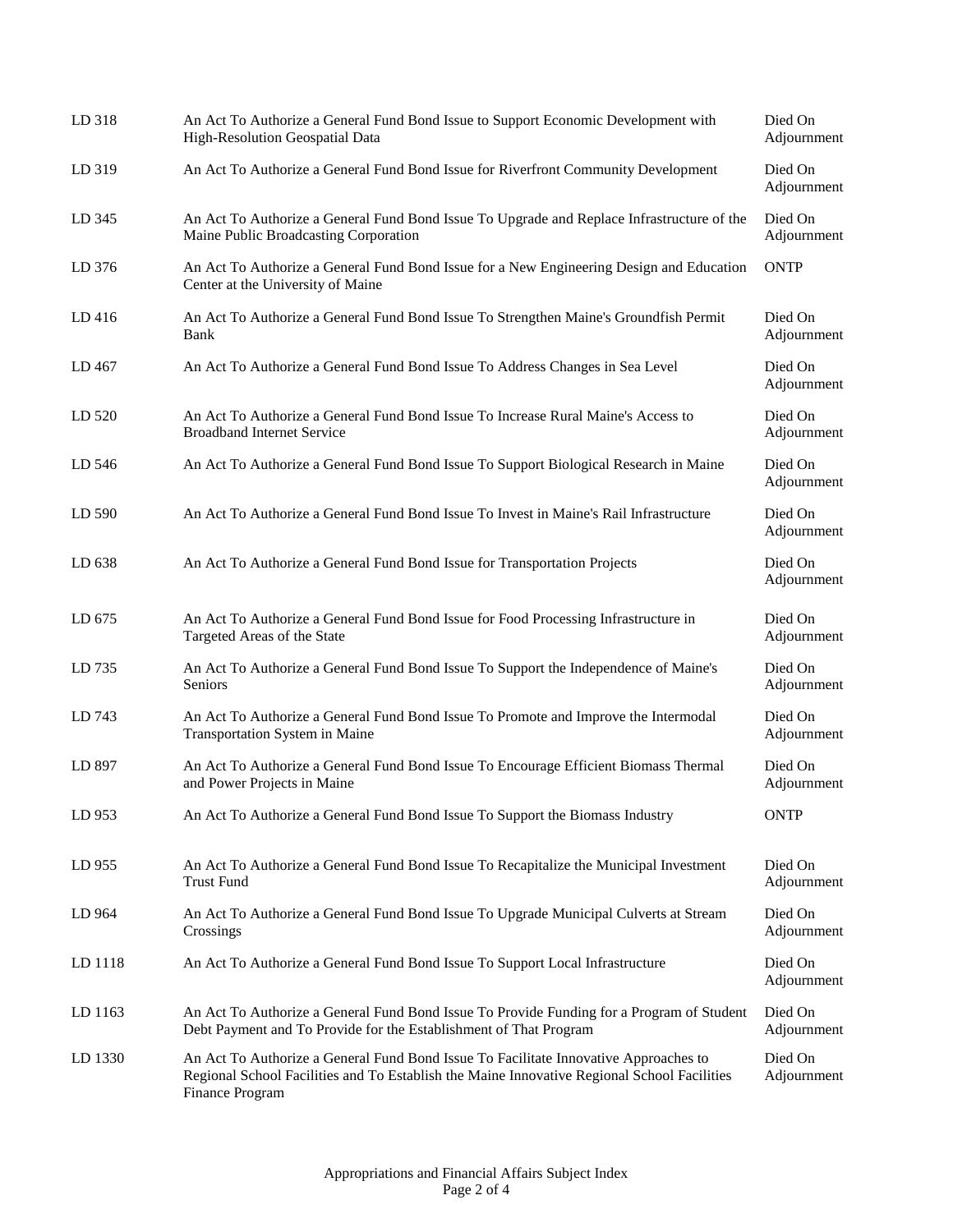| LD 1331   | An Act To Authorize a General Fund Bond Issue To Recapitalize the School Revolving<br><b>Renovation Fund</b>                                                                                             | Died On<br>Adjournment |
|-----------|----------------------------------------------------------------------------------------------------------------------------------------------------------------------------------------------------------|------------------------|
| LD 1511   | An Act To Authorize a General Fund Bond Issue for the Protection of Public Health and<br>Marine Resources and To Achieve Cost Savings in State Facilities Owned by the Department<br>of Marine Resources | Died On<br>Adjournment |
| LD 1562   | An Act To Authorize a General Fund Bond Issue To Capitalize a Career and Technical<br>Revolving Equipment and Renovation Fund                                                                            | Died On<br>Adjournment |
| $LD$ 1602 | An Act To Authorize a General Fund Bond Issue for Agricultural Water Resource<br>Development and Marketing                                                                                               | Died On<br>Adjournment |
| LD 1613   | An Act To Authorize a General Fund Bond Issue To Assist in the Commercialization of Maine<br><b>Products and Services</b>                                                                                | Died On<br>Adjournment |
| LD 1614   | An Act To Authorize a General Fund Bond Issue To Fund the Maine Science, Technology,<br>Engineering and Mathematics Loan Program                                                                         | Died On<br>Adjournment |
| LD 1760   | An Act To Authorize a General Fund Bond Issue To Acquire Significant Historic Properties<br>for Resale and Rehabilitation                                                                                | Died On<br>Adjournment |
| LD 1834   | An Act To Authorize a General Fund Bond Issue To Provide for Student Loan Debt Relief                                                                                                                    | Died On<br>Adjournment |
| LD 1883   | An Act To Authorize a General Fund Bond Issue To Strengthen School Security                                                                                                                              | Died On<br>Adjournment |

# *Miscellaneous Funding and Other Requests*

| <b>Enacted</b>     |                                                                                                                               |                                |
|--------------------|-------------------------------------------------------------------------------------------------------------------------------|--------------------------------|
| LD 1649            | An Act To Provide Funding for Geographic Information System Services                                                          | PUBLIC 315<br><b>EMERGENCY</b> |
| <b>Not Enacted</b> |                                                                                                                               |                                |
| LD 1509            | An Act To Prohibit Retired State Employees and Teachers from Returning to Work While<br><b>Collecting Retirement Benefits</b> | <b>ONTP</b>                    |
| LD 1586            | An Act To Appropriate Funds To Provide Sea Protection and Public Access to the Historic<br>Whaleback Lighthouse in Kittery    | Died Between<br><b>Houses</b>  |
| LD 1867            | An Act To Reestablish Certain Positions within the Department of Health and Human Services                                    | Died Between<br>Houses         |
| LD 1908            | An Act To Increase Funding in the Maine Budget Stabilization Fund                                                             | Died On<br>Adjournment         |
| LD 1925            | An Act To Provide Funding for the Conduct of Elections                                                                        | Veto Sustained                 |